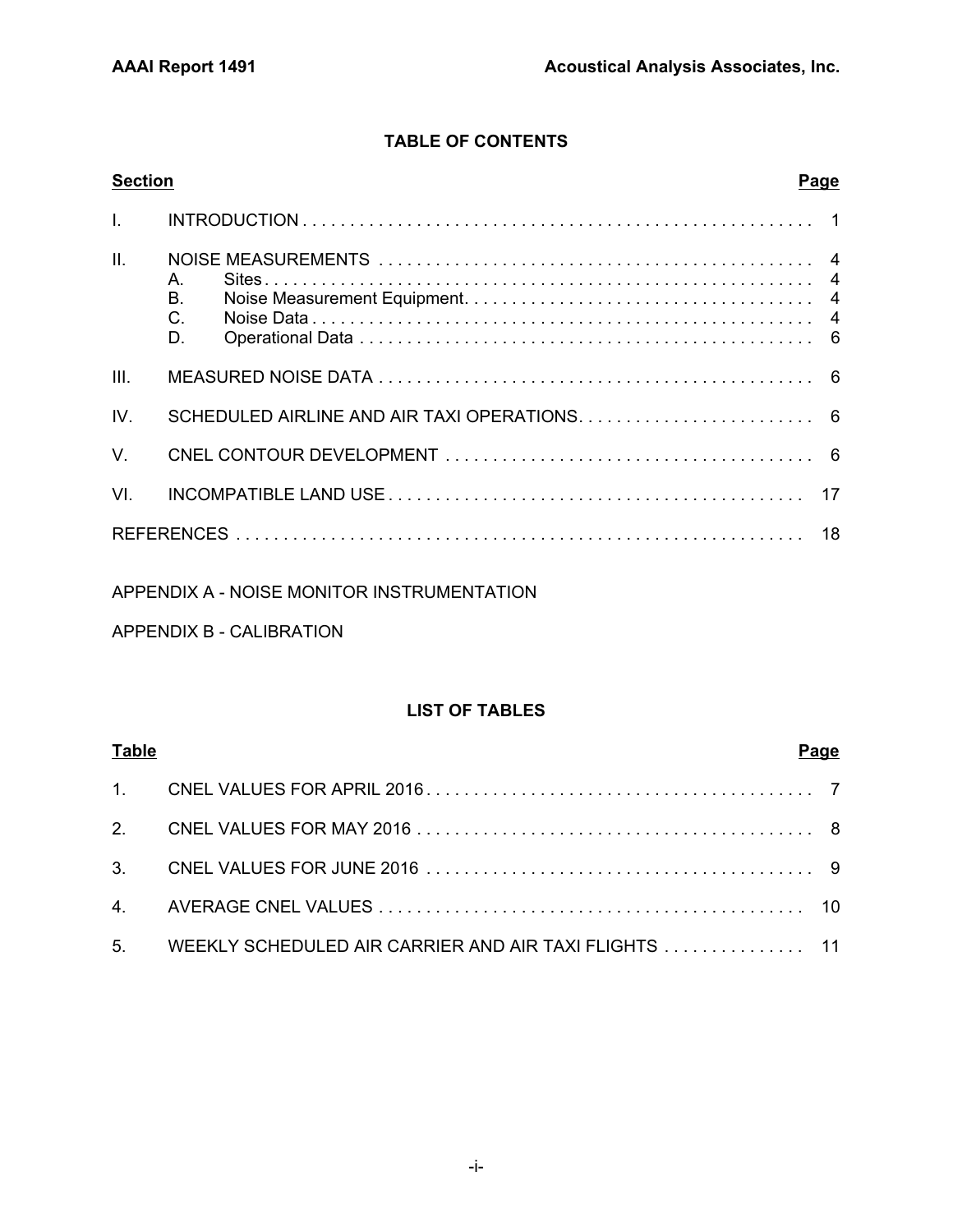# **LIST OF FIGURES**

| <b>Figure</b>  |                                                        |  |
|----------------|--------------------------------------------------------|--|
| $1 \quad$      | CNEL 70 CONTOUR FOR HOLLYWOOD BURBANK AIRPORT - SECOND |  |
| 2 <sup>1</sup> | CNEL 65 CONTOUR FOR HOLLYWOOD BURBANK AIRPORT - SECOND |  |
|                |                                                        |  |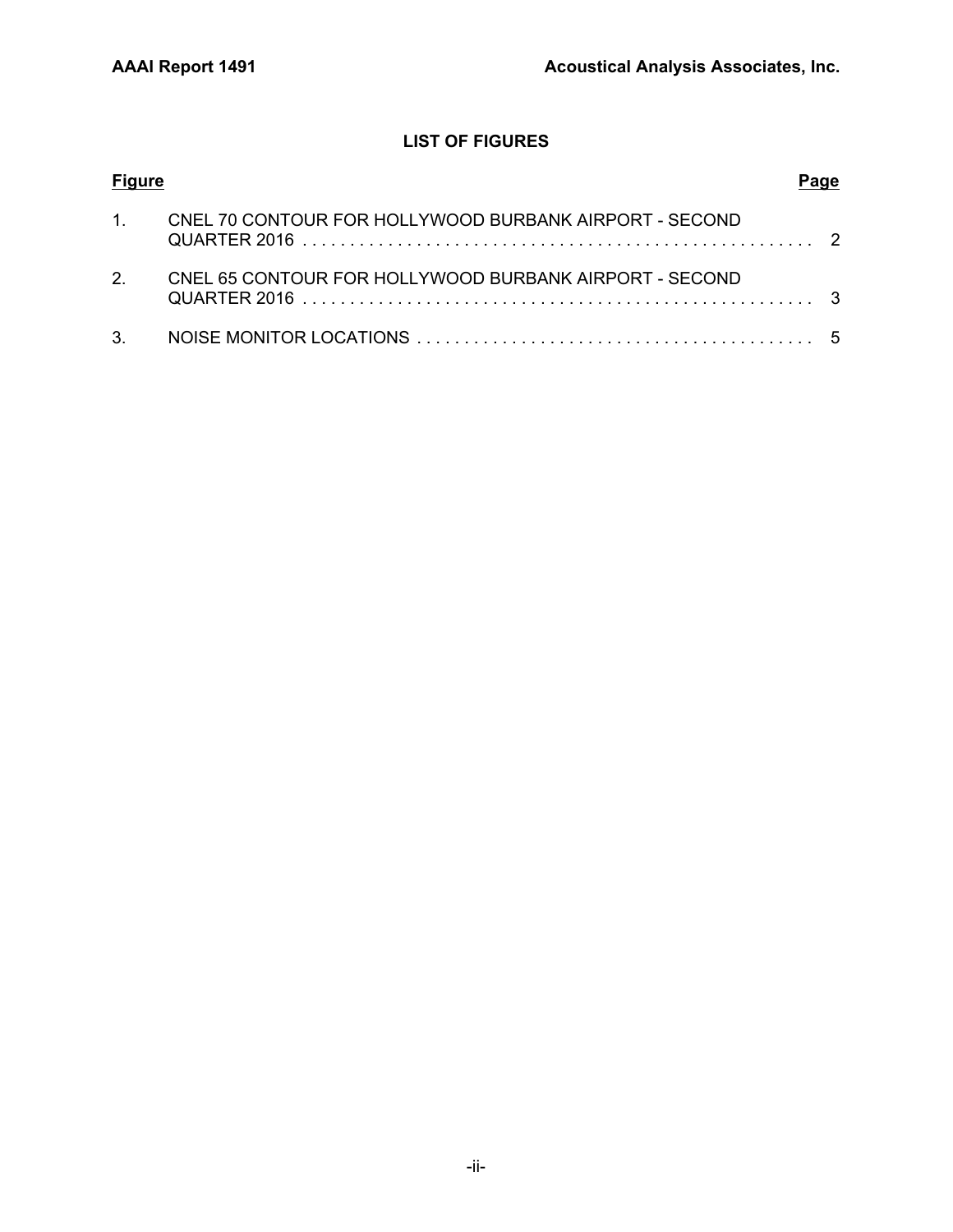# **QUARTERLY NOISE MONITORING AT HOLLYWOOD BURBANK AIRPORT SECOND QUARTER 2016**

## **I. INTRODUCTION**

In compliance with the California Noise Standards (Reference 1) and the current variance from certain provisions of the Standards (Reference 2), the operator of the Hollywood Burbank Airport is required to perform noise monitoring in the vicinity of the airport for the purpose of establishing a noise impact boundary. The Noise Standards currently specify a community noise equivalent level (CNEL) of 65 dB for the noise impact boundary<sup>1</sup>. The airport is required to provide, each quarter, an updated annual noise impact contour based on measurement data over the four preceding quarters.

A permanent noise monitoring system became operational in April 1980 and, with brief interruption for system expansion, maintenance, and program changes, has been operational since that time. Of the original nine noise monitor sites, eight have remained unchanged since 1980. The monitor at site 8 was removed in 1997 and replaced by a monitor at site 18. Two sites were added east of the airport in late 1980. Four sites were added south of the airport in January 1986 in response to the requirement to determine the 65 dB contour. Three more locations were added in February 1997. Two of these, identified as 16 and 17, are south of the airport, and one, 18, is to the west. These locations were added to permit monitoring closer to the 65 dB contour. The noise monitoring computer at the airport was replaced in August 1995.

The Hollywood Burbank Airport Noise Monitoring System was modernized and augmented in late December 2012 by replacing the noise and flight track matching software, the noise monitoring hardware, and by adding sites 19, 20, 21, and 22 to allow closer monitoring to the current 65 dB CNEL contour. The old site 17 was removed as redundant with site 15, so the updated noise monitoring system contains 20 permanent microphone locations.

This report describes the data acquired by the monitoring system during the second quarter of 2016. Noise impact boundaries for 65 dB and 70 dB are shown based on these measurements and measurements obtained during the third and fourth quarter 2015 and first quarter 2016

 <sup>1</sup> Prior to January 1, 1986, a CNEL of 70 dB defined the noise impact boundary.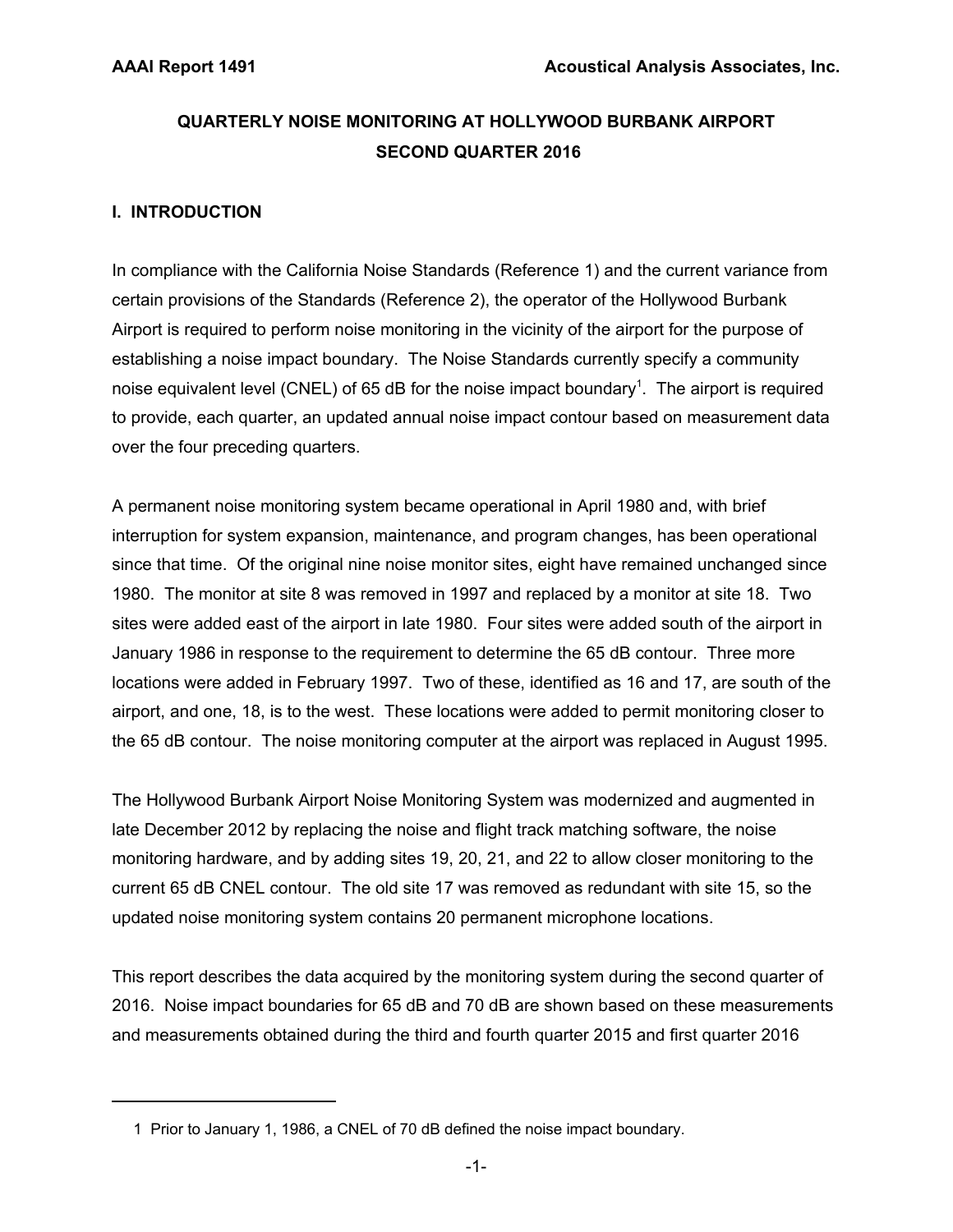reported in References 3, 4 and 5. Figure 1 shows the 70 dB contour and Figure 2 shows the 65 dB contour, based on the measured noise data.

## **II. NOISE MEASUREMENTS**

# **A. Sites**

Aircraft noise levels were monitored at 15 locations prior to February, 1997. Two sites were added in February 1997, and equipment at one site west of the airport was moved to a new location. In July 2003, the monitor station at site 9 was moved 105 feet further west to accommodate new construction at the Fire Station. In December 2012, four new monitor sites were added and one existing site removed as redundant, leaving a total of twenty noise monitoring locations. The noise monitor sites are shown in Figure 3.

## **B. Noise Measurement Equipment**

Each of the microphone locations uses an identical set of equipment connected to a central control unit. The noise level at each site is stored locally and transmitted by broad band connection to the central site once per 24-hour period. The automated noise and flight track monitoring software processes the data to produce (among other measures) the CNEL at each site. Appendix A provides a brief description of the system.

# **C. Noise Data**

During this quarter, there were occasional power interruptions and monitor equipment failures, causing some loss of data. Tables 1, 2, and 3 show the aircraft CNEL measured at each monitoring site for each day of the quarter. The dashed lines indicate days for which a monitor was operating for less than 94% of the time. The data for these days was excluded from the averages.

-4-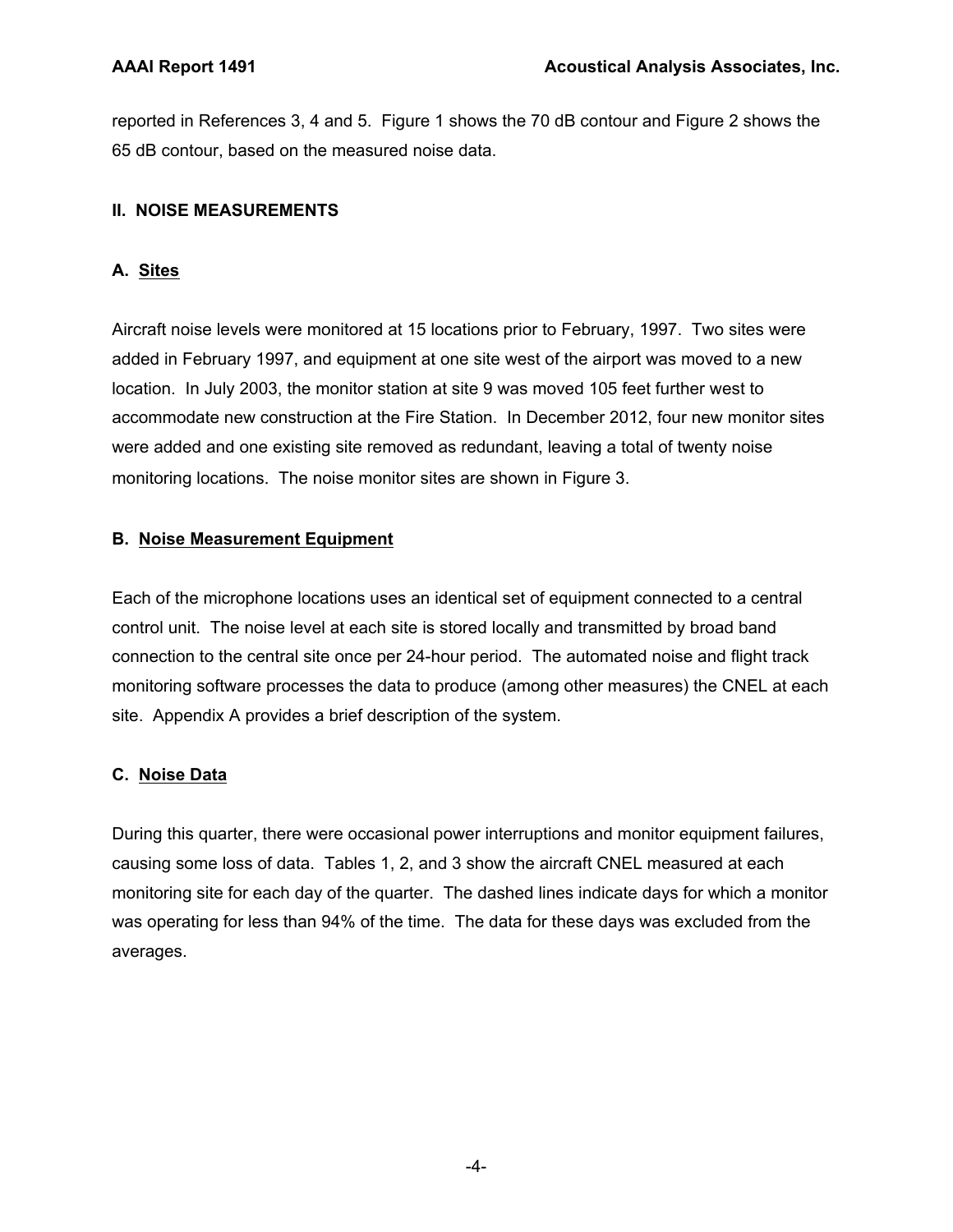## **D. Operational Data**

Departure and arrival schedules are provided by the airlines. In addition, operations of air carrier, general aviation and rotary-wing aircraft are determined from the airport's computerized flight tracking system.

## **III. MEASURED NOISE DATA**

Daily CNEL values for the noise monitoring system are listed in Tables 1, 2, and 3. Table 4 lists the average values for each quarter together with the annual average.

## **IV. SCHEDULED AIRLINE AND AIR TAXI OPERATIONS**

The scheduled air carrier and commuter operations for the quarter are shown in Table 5.

## **V. CNEL CONTOUR DEVELOPMENT**

The contours shown in Figures 1 and 2 are based upon computer-generated "master" contours which are adjusted to reflect the monitoring data. Beginning with the second quarter 2009, noise contours are developed using the master contours produced by Version 7.0 of the Integrated Noise Model (INM), a sophisticated aircraft noise modeling program developed for the Federal Aviation Administration. Inputs to the program consist of aircraft types and performance data, flight paths, numbers of operations, and day/evening/night distribution of flights. The program calculates CNEL values at equally spaced grid points and produces CNEL contour lines at 1 dB intervals. The annual average CNEL values at each site were marked at the appropriate locations on the contour map and the locations of the 65 and 70 dB CNEL contours were determined in the vicinity of each measuring point. These points were then joined following the general shape of the computed contours.

The master contours used in developing the contours for this quarter are based on operations for the 12-month period from January 1, 2014 through December 31, 2014. These replaced the previous master set of CNEL Contours which were based on operations for the 12-month period from July 2008 through June 2009.

-6-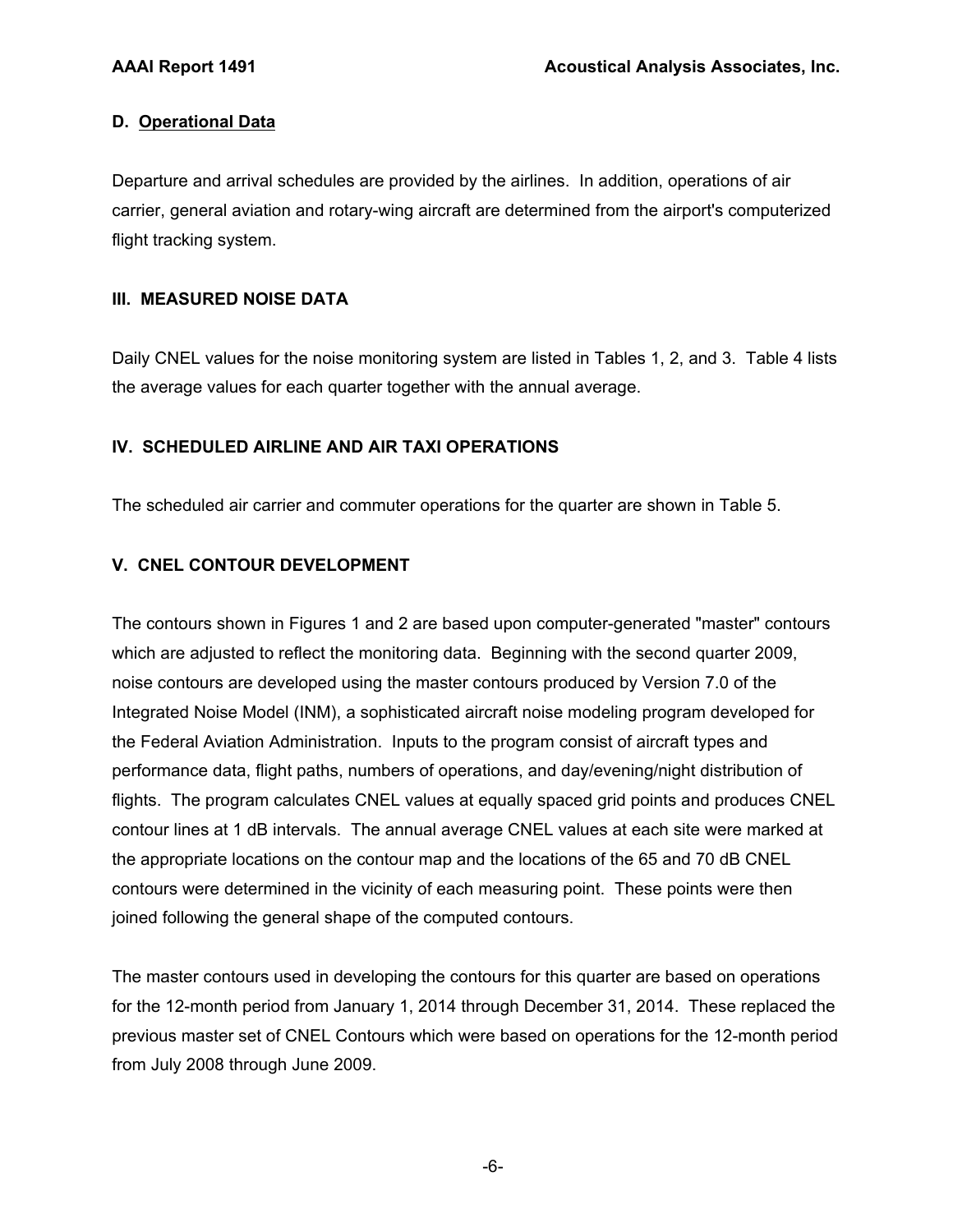÷,

#### TABLE 1. CNEL VALUES FOR APRIL 2016

#### RMS NUMBER

| Date                                                                                                         | $\overline{2}$ | 3 | 4 | 5 | 6 | $\overline{7}$ | 9 | 10 |  | 11 12 13 14 15 |  | 16 | 18 | 19 | -20 | 21 | 22 |
|--------------------------------------------------------------------------------------------------------------|----------------|---|---|---|---|----------------|---|----|--|----------------|--|----|----|----|-----|----|----|
|                                                                                                              |                |   |   |   |   |                |   |    |  |                |  |    |    |    |     |    |    |
| 04/01/16 63.1 51.7 61.2 58.0 54.0 53.9 53.9 62.9 52.0 53.2 54.8 59.7 47.8 60.6 61.0 62.6 63.4 65.3 67.2 60.4 |                |   |   |   |   |                |   |    |  |                |  |    |    |    |     |    |    |
| 04/02/16 60.4 56.2 59.9 50.9 50.4 48.7 54.3 58.6 52.7 50.7 52.1 55.3 53.7 58.3 57.1 58.3 60.9 64.7 66.0 58.3 |                |   |   |   |   |                |   |    |  |                |  |    |    |    |     |    |    |
| 04/03/16 60.5 56.1 58.9 50.4 53.1 50.3 56.3 60.6 53.0 53.8 53.0 55.2 54.6 57.1 60.2 60.5 60.5 64.3 65.7 62.6 |                |   |   |   |   |                |   |    |  |                |  |    |    |    |     |    |    |
| 04/04/16 61.7 55.4 59.4 53.0 54.6 50.8 53.7 61.4 53.0 59.1 54.4 57.7 54.4 59.2 57.4 61.1 62.0 64.8 66.3 59.7 |                |   |   |   |   |                |   |    |  |                |  |    |    |    |     |    |    |
| 04/05/16 62.0 54.1 59.0 55.6 60.2 49.5 53.5 62.0 53.1 53.7 57.0 56.3 54.3 58.2 53.5 61.1 61.7 64.5 66.1 57.0 |                |   |   |   |   |                |   |    |  |                |  |    |    |    |     |    |    |
| 04/06/16 62.6 55.2 59.0 56.2 55.1 53.3 56.6 62.8 51.5 53.6 55.5 51.3 52.2 58.9 55.8 62.3 63.9 63.5 67.4 61.0 |                |   |   |   |   |                |   |    |  |                |  |    |    |    |     |    |    |
| 04/07/16 62.5 54.3 58.4 58.7 55.9 53.7 52.3 62.3 53.4 53.7 55.2 54.5 53.3 53.7 50.2 61.7 62.5 59.1 66.3 59.8 |                |   |   |   |   |                |   |    |  |                |  |    |    |    |     |    |    |
| 04/08/16 63.4 56.7 59.9 57.3 57.9 54.2 49.8 64.0 52.9 55.5 52.3 57.6 56.1 58.6 58.7 63.0 64.1 63.2 67.8 56.4 |                |   |   |   |   |                |   |    |  |                |  |    |    |    |     |    |    |
| 04/09/16 61.1 51.9 57.9 56.5 52.5 48.1 46.5 61.5 49.7 48.2 49.3 51.8 51.6 54.1 52.1 60.9 61.3 60.6 65.7 52.8 |                |   |   |   |   |                |   |    |  |                |  |    |    |    |     |    |    |
| 04/10/16 61.6 50.1 58.9 53.3 58.6 48.5 51.5 61.6 51.1 53.1 50.6 55.5 54.3 56.3 48.6 61.0 62.3 62.7 66.3 56.5 |                |   |   |   |   |                |   |    |  |                |  |    |    |    |     |    |    |
| 04/11/16 61.7 46.6 60.2 50.4 54.2 48.1 49.4 61.0 52.7 54.6 49.0 54.1 52.2 57.3 48.0 60.3 63.0 64.5 67.1 56.6 |                |   |   |   |   |                |   |    |  |                |  |    |    |    |     |    |    |
| 04/12/16 62.4 46.8 59.0 53.6 55.2 52.4 54.4 63.4 54.9 55.1 52.4 55.5 44.8 56.8 51.8 62.5 55.2 62.8 66.1 59.0 |                |   |   |   |   |                |   |    |  |                |  |    |    |    |     |    |    |
| 04/13/16 61.1 49.7 59.5 55.0 53.5 48.8 51.2 63.4 53.3 59.2 52.1 54.7 53.9 57.1 57.1 62.7 58.5 63.5 65.9 56.2 |                |   |   |   |   |                |   |    |  |                |  |    |    |    |     |    |    |
| 04/14/16 61.6 51.8 60.5 59.9 57.2 57.4 55.0 61.8 52.5 52.3 54.8 58.0 58.1 58.7 64.2 61.9 62.3 65.2 66.5 60.7 |                |   |   |   |   |                |   |    |  |                |  |    |    |    |     |    |    |
| 04/15/16 57.2 50.8 56.4 61.9 63.0 65.1 61.1 57.2 53.3 54.3 49.8 47.1 55.4 46.2 63.8 58.9 53.2 60.8 61.9 65.8 |                |   |   |   |   |                |   |    |  |                |  |    |    |    |     |    |    |
| 04/16/16 57.7 50.6 57.6 53.3 56.7 53.2 53.2 55.2 50.8 48.4 49.5 53.1 54.5 56.7 59.4 56.2 58.9 62.2 63.5 ---  |                |   |   |   |   |                |   |    |  |                |  |    |    |    |     |    |    |
| 04/17/16 60.0 46.1 59.9 54.0 55.0 47.1 51.9 59.8 53.9 52.2 51.3 56.3 56.2 58.9 60.6 59.0 61.7 63.4 65.2 ---  |                |   |   |   |   |                |   |    |  |                |  |    |    |    |     |    |    |
| 04/18/16 60.7 52.3 59.7 55.2 54.3 48.4 51.1 60.7 54.7 55.3 54.9 57.5 56.0 58.9 60.6 60.2 62.4 64.4 65.9 ---  |                |   |   |   |   |                |   |    |  |                |  |    |    |    |     |    |    |
| 04/19/16 61.2 51.4 59.1 57.3 56.2 51.0 53.0 61.0 55.2 53.8 55.4 57.2 56.1 58.7 60.2 60.4 61.9 64.3 65.7 ---  |                |   |   |   |   |                |   |    |  |                |  |    |    |    |     |    |    |
| 04/20/16 60.6 52.4 60.0 53.8 56.4 55.3 55.1 60.9 55.1 51.3 54.2 55.9 56.7 58.1 61.6 60.1 61.4 65.1 66.1 ---  |                |   |   |   |   |                |   |    |  |                |  |    |    |    |     |    |    |
| 04/21/16 62.2 51.9 61.6 55.2 56.7 54.5 61.3 62.0 55.5 55.2 55.0 58.4 57.8 59.8 62.6 61.4 63.6 66.1 67.5 ---  |                |   |   |   |   |                |   |    |  |                |  |    |    |    |     |    |    |
| 04/22/16 61.7 50.8 60.8 56.8 59.7 59.2 59.3 62.3 56.4 56.9 53.5 58.3 57.5 60.1 62.8 62.0 62.6 65.5 67.0 ---  |                |   |   |   |   |                |   |    |  |                |  |    |    |    |     |    |    |
| 04/23/16 58.6 46.6 58.8 56.5 56.6 56.1 53.8 56.3 56.8 51.9 52.0 53.5 55.5 56.1 61.9 57.0 59.1 62.9 64.0 ---  |                |   |   |   |   |                |   |    |  |                |  |    |    |    |     |    |    |
| 04/24/16 61.8 50.8 59.7 58.1 56.1 49.3 51.1 62.3 53.7 51.2 53.6 58.3 56.0 59.3 60.3 61.7 62.0 64.0 65.5 ---  |                |   |   |   |   |                |   |    |  |                |  |    |    |    |     |    |    |
| 04/25/16 58.5 52.1 57.8 60.3 61.9 62.0 59.2 60.4 54.9 57.2 52.3 53.0 55.3 54.3 62.6 61.6 57.2 62.5 63.2 ---  |                |   |   |   |   |                |   |    |  |                |  |    |    |    |     |    |    |
| 04/26/16 62.5 51.7 60.4 58.4 57.2 51.4 53.5 63.0 54.2 52.5 55.3 59.2 56.9 59.3 61.2 63.1 62.7 64.6 66.4 ---  |                |   |   |   |   |                |   |    |  |                |  |    |    |    |     |    |    |
| 04/27/16 63.7 60.1 61.8 56.9 57.6 54.7 58.4 62.9 55.6 54.2 55.6 60.3 59.1 61.3 63.9 62.4 64.1 66.7 68.1 ---  |                |   |   |   |   |                |   |    |  |                |  |    |    |    |     |    |    |
| 04/28/16 63.6 60.3 61.3 56.3 55.9 51.7 55.3 63.1 55.7 59.2 55.7 60.7 57.4 61.1 62.1 62.9 63.7 65.7 67.5 ---  |                |   |   |   |   |                |   |    |  |                |  |    |    |    |     |    |    |
| 04/29/16 62.4 59.9 60.6 63.7 57.0 50.6 54.4 63.7 55.5 54.5 55.2 59.5 57.8 60.1 61.6 62.5 63.2 65.0 67.1 ---  |                |   |   |   |   |                |   |    |  |                |  |    |    |    |     |    |    |
| 04/30/16 60.3 58.0 59.4 55.5 55.6 50.0 53.0 60.1 55.3 53.0 52.2 56.8 55.3 58.3 60.3 59.8 61.0 63.9 65.1 62.2 |                |   |   |   |   |                |   |    |  |                |  |    |    |    |     |    |    |

AVERAGE 61.5 54.5 59.7 57.2 57.1 55.4 55.5 61.7 54.1 54.7 53.8 56.9 55.6 58.4 60.4 61.3 61.9 64.1 66.2 60.2 NO. DAYS 30 30 30 30 30 30 30 30 30 30 30 30 30 30 30 30 30 30 30 16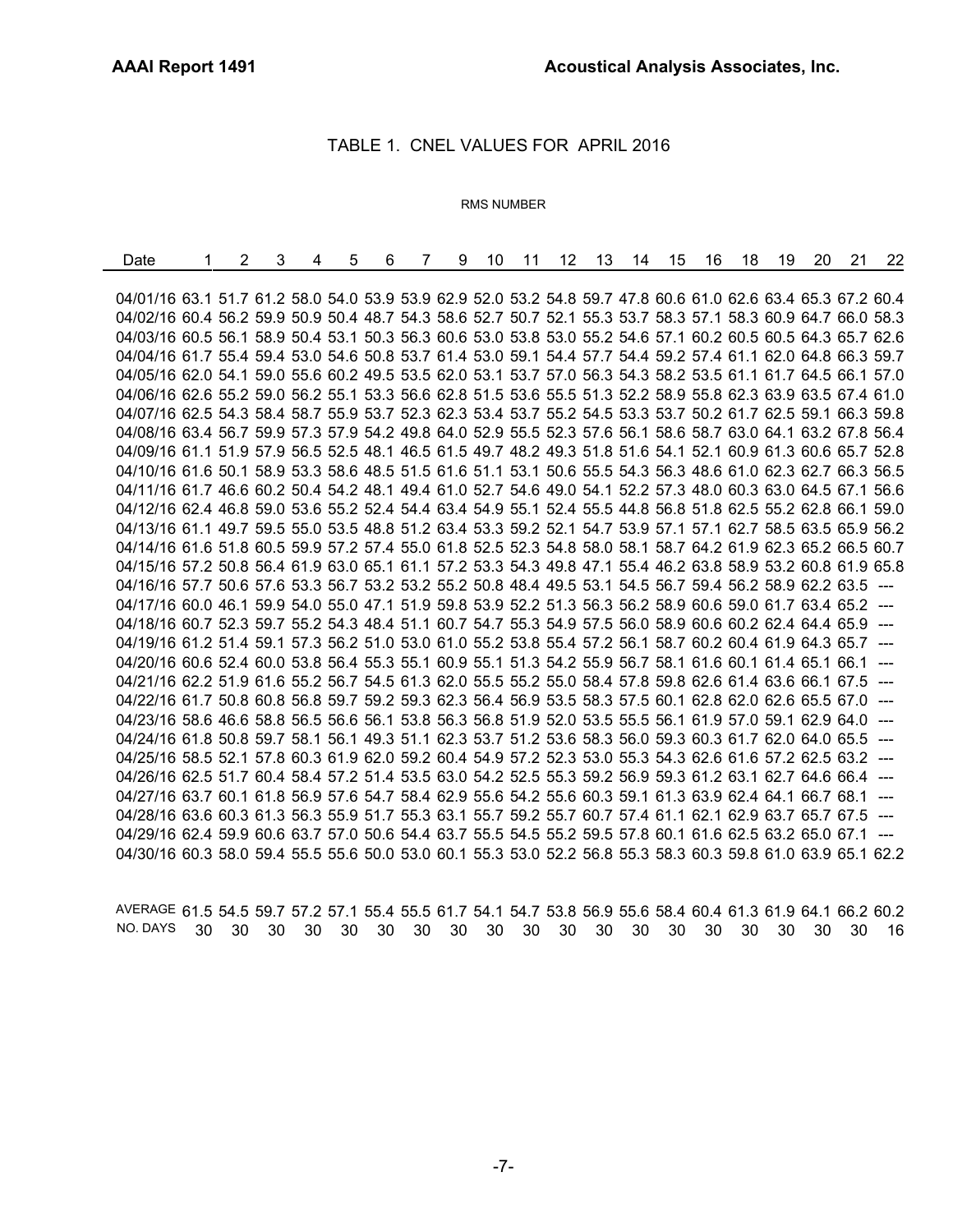#### TABLE 2. CNEL VALUES FOR MAY 2016

#### RMS NUMBER

Date 1 2 3 4 5 6 7 9 10 11 12 13 14 15 16 18 19 20 21 22 05/01/16 61.9 59.0 60.0 55.4 56.4 56.6 52.1 61.5 52.5 52.6 54.0 56.0 56.8 57.9 61.5 60.9 61.0 64.4 65.6 63.1 05/02/16 62.4 56.5 57.2 57.5 53.8 53.8 55.7 56.4 50.8 49.0 51.8 53.4 55.2 55.1 62.9 56.4 58.9 62.0 63.2 63.0 05/03/16 62.2 58.4 59.2 57.6 54.3 49.4 54.7 60.9 50.7 51.7 53.4 57.5 55.5 59.3 61.1 60.0 62.0 63.8 65.4 61.9 05/04/16 62.5 59.6 60.3 57.2 55.0 50.0 53.5 60.7 54.7 60.3 53.9 59.1 56.6 60.2 61.8 59.9 62.9 64.6 65.7 60.9 05/05/16 63.5 59.9 60.1 54.8 57.6 51.7 52.3 62.4 53.5 51.7 55.0 59.7 56.7 60.8 61.9 62.3 63.7 65.2 66.9 59.0 05/06/16 62.5 60.0 60.1 56.8 56.9 54.0 55.5 62.8 53.3 52.3 55.5 60.1 56.7 60.4 62.1 64.7 62.8 64.9 66.3 61.7 05/07/16 59.0 59.9 60.2 52.0 57.1 52.5 56.2 62.9 53.4 51.7 54.4 59.6 56.9 60.3 59.0 63.1 63.0 65.2 66.6 60.5 05/08/16 61.1 61.0 61.9 52.0 56.7 54.5 53.9 62.3 53.9 52.4 56.0 59.0 58.2 60.5 61.0 62.1 63.6 66.3 67.6 60.0 05/09/16 62.1 56.7 57.2 54.7 51.4 51.4 53.6 58.1 53.3 53.1 51.6 56.0 53.3 57.7 61.8 57.0 60.4 62.0 64.1 60.2 05/10/16 62.8 59.0 60.1 56.5 53.0 46.1 53.6 61.3 53.4 50.7 53.6 57.3 56.4 58.8 61.8 61.2 62.0 64.2 65.7 55.7 05/11/16 63.4 58.2 59.2 60.6 57.0 56.6 57.9 61.0 50.6 50.7 54.0 58.1 55.6 59.1 61.7 60.7 62.5 64.2 65.8 63.0 05/12/16 63.7 59.3 59.5 56.1 56.7 54.1 54.2 62.7 53.7 55.5 54.4 59.7 56.4 60.1 62.5 61.9 63.1 64.8 66.7 59.9 05/13/16 62.0 59.1 59.7 55.3 55.9 55.6 60.0 62.6 53.1 55.0 54.3 59.1 56.3 59.4 60.4 61.5 62.5 64.5 66.0 65.3 05/14/16 63.0 60.3 60.8 58.6 59.9 57.4 54.7 63.6 54.4 50.7 54.9 59.9 57.5 60.4 62.1 62.6 63.3 65.9 67.2 61.6 05/15/16 61.9 60.5 61.4 55.6 58.0 57.9 57.9 64.0 53.8 54.6 54.5 59.5 58.0 61.0 63.0 63.2 63.3 66.0 67.4 62.9 05/16/16 61.1 57.8 59.0 55.0 55.5 50.4 48.7 58.5 51.3 47.9 53.4 59.0 55.1 59.1 59.9 57.6 61.6 63.7 65.0 56.0 05/17/16 61.2 58.9 59.9 54.0 56.6 48.5 45.9 62.1 51.6 49.3 53.5 57.2 56.3 59.2 60.7 61.3 61.9 64.6 65.9 54.9 05/18/16 62.4 59.7 60.6 53.7 55.2 51.2 53.7 61.2 58.0 53.7 55.5 59.3 57.6 60.4 61.7 60.8 63.0 65.3 66.6 59.1 05/19/16 62.1 59.1 60.0 54.1 55.3 48.1 54.5 63.2 53.5 55.1 54.7 59.2 56.1 59.4 61.0 62.7 62.2 64.8 66.1 59.9 05/20/16 61.8 59.5 60.5 53.4 55.8 49.0 52.7 63.9 54.2 53.6 54.1 59.1 57.0 60.2 61.5 63.1 62.7 65.1 66.3 59.9 05/21/16 62.1 59.5 60.0 52.5 56.4 52.3 55.1 63.3 53.8 51.3 54.5 59.2 56.7 59.9 60.9 62.9 62.8 65.0 66.4 61.6 05/22/16 61.6 59.8 61.0 56.3 58.4 51.9 52.4 63.0 53.9 50.9 53.7 58.4 57.2 60.0 62.2 62.6 62.8 65.5 66.9 62.9 05/23/16 58.8 55.5 55.6 50.1 52.1 53.6 48.7 58.1 50.5 49.6 50.9 56.1 51.9 56.8 56.7 57.7 59.2 60.8 62.6 58.7 05/24/16 59.5 55.3 56.0 51.6 51.6 41.4 46.6 58.1 50.3 50.4 50.5 55.5 52.6 56.5 57.0 57.3 59.0 60.8 62.2 51.6 05/25/16 61.4 57.5 59.1 54.7 55.5 49.1 50.9 60.9 52.0 49.3 53.3 58.6 54.5 59.3 60.2 60.2 61.1 63.2 64.9 55.7 05/26/16 63.1 59.5 60.0 56.1 55.3 50.1 52.0 62.8 53.7 50.4 54.4 60.0 57.0 60.6 61.7 62.4 63.1 65.1 66.7 58.9 05/27/16 62.5 59.7 60.2 53.3 55.5 50.6 53.0 63.8 52.6 50.0 55.6 59.3 57.1 60.1 61.4 63.3 63.3 65.3 66.8 59.5 05/28/16 62.4 59.9 60.3 57.9 57.7 54.8 55.5 62.5 53.5 54.3 54.8 59.5 56.7 60.4 61.5 63.3 63.5 65.3 67.1 61.9 05/29/16 61.7 59.8 60.8 57.2 54.3 51.5 52.7 58.5 51.4 50.3 53.3 57.5 57.3 59.3 62.0 63.4 62.5 65.6 66.9 58.7 05/30/16 59.0 56.6 57.5 57.3 52.7 56.0 57.2 61.5 50.6 45.7 51.9 55.7 53.5 57.5 58.2 58.1 60.2 62.1 63.8 60.5 05/31/16 60.9 57.5 58.3 55.0 52.9 45.0 45.5 63.6 51.5 47.6 52.8 58.0 54.5 58.8 59.2 60.8 61.4 63.3 65.0 54.6

AVERAGE 62.0 59.0 59.8 55.8 55.9 53.1 54.4 62.0 53.2 52.7 54.0 58.5 56.3 59.5 61.2 61.6 62.3 64.5 66.0 60.6 NO. DAYS 31 31 31 31 31 31 31 31 31 31 31 31 31 31 31 31 31 31 31 31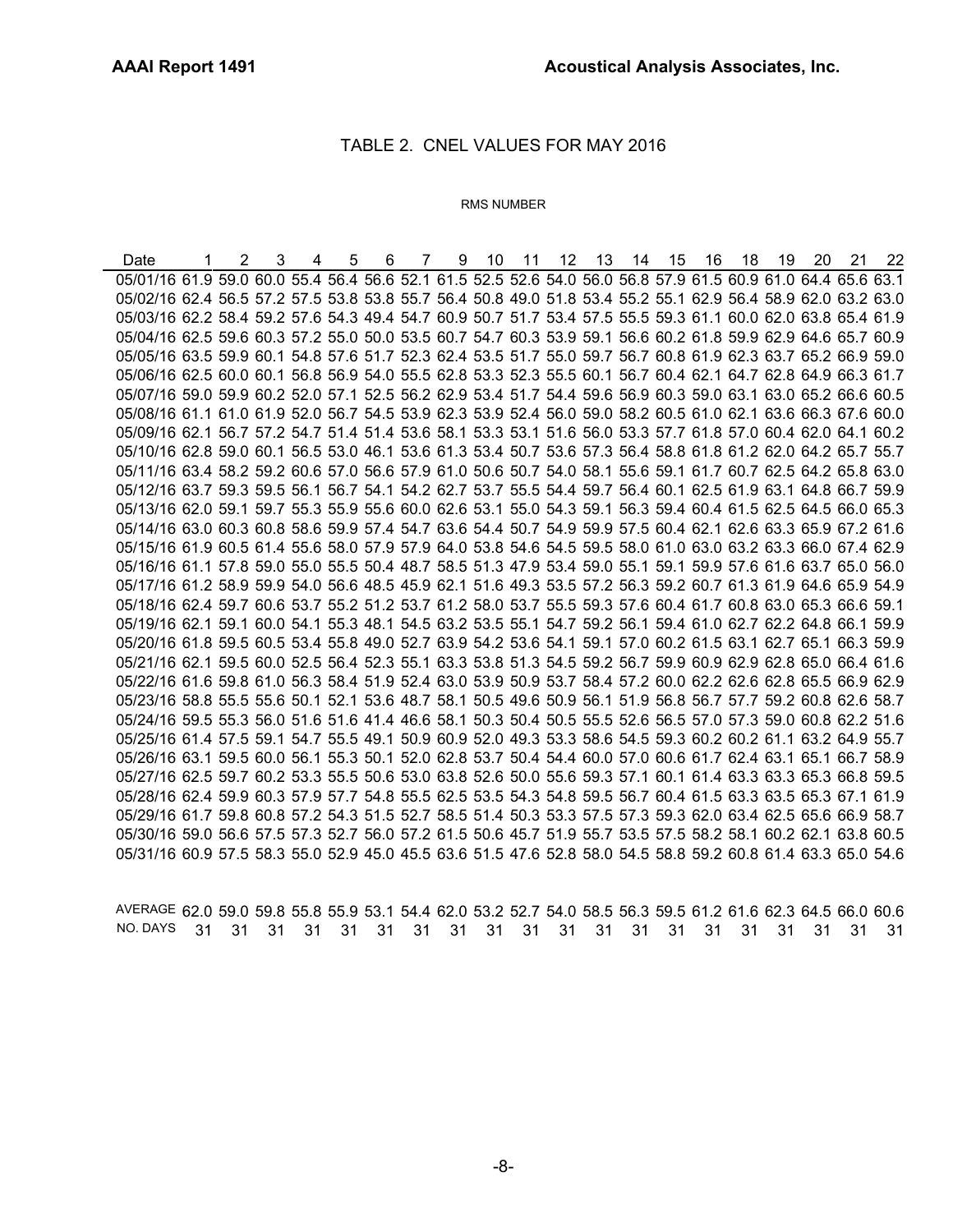#### TABLE 3. CNEL VALUES FOR JUNE 2016

#### RMS NUMBER

| Date                                                                                                         | 2 | 3 | 4 | 5 | 6 | 7 | 9 | 10 | 11 | 12 | 13 | 14 | 15 | 16 | 18 | 19 | 20 | 21 | 22 |
|--------------------------------------------------------------------------------------------------------------|---|---|---|---|---|---|---|----|----|----|----|----|----|----|----|----|----|----|----|
|                                                                                                              |   |   |   |   |   |   |   |    |    |    |    |    |    |    |    |    |    |    |    |
| 06/01/16 62.0 59.0 59.9 57.3 53.3 48.6 55.6 63.3 53.7 54.8 53.3 58.3 56.3 59.4 60.9 59.9 62.6 64.6 67.4 57.4 |   |   |   |   |   |   |   |    |    |    |    |    |    |    |    |    |    |    |    |
| 06/02/16 62.9 59.3 59.8 57.4 55.4 51.9 53.8 63.1 54.7 53.0 54.2 60.6 56.5 60.1 61.0 62.2 62.8 64.9 66.9 57.6 |   |   |   |   |   |   |   |    |    |    |    |    |    |    |    |    |    |    |    |
| 06/03/16 61.8 59.0 59.6 56.8 54.7 44.5 46.5 63.2 52.7 51.6 53.6 58.7 56.2 59.6 60.7 64.5 62.7 64.8 64.7 57.5 |   |   |   |   |   |   |   |    |    |    |    |    |    |    |    |    |    |    |    |
| 06/04/16 62.1 60.8 62.0 56.8 56.1 51.1 50.9 59.0 53.2 52.4 53.8 58.7 58.2 60.2 62.8 62.6 63.1 66.2 65.6 59.2 |   |   |   |   |   |   |   |    |    |    |    |    |    |    |    |    |    |    |    |
| 06/05/16 61.5 59.5 59.9 57.7 59.8 52.8 52.5 61.9 53.5 52.0 53.1 58.5 57.2 59.3 61.6 63.1 62.6 65.0 66.6 60.3 |   |   |   |   |   |   |   |    |    |    |    |    |    |    |    |    |    |    |    |
| 06/06/16 59.1 56.1 57.4 53.1 54.1 47.6 50.4 61.8 48.4 48.9 51.7 55.9 53.1 57.6 58.2 57.9 60.4 61.9 66.6 62.6 |   |   |   |   |   |   |   |    |    |    |    |    |    |    |    |    |    |    |    |
| 06/07/16 61.0 58.8 59.5 57.3 52.0 49.5 54.0 63.3 54.0 49.2 52.7 56.6 56.1 59.0 60.8 60.7 62.2 64.6 66.0 62.0 |   |   |   |   |   |   |   |    |    |    |    |    |    |    |    |    |    |    |    |
| 06/08/16 61.8 58.7 59.3 58.7 61.1 45.8 54.6 63.1 56.8 51.2 52.7 57.4 56.1 58.8 60.6 60.8 62.1 64.8 66.4 64.5 |   |   |   |   |   |   |   |    |    |    |    |    |    |    |    |    |    |    |    |
| 06/09/16 58.4 58.3 59.3 57.2 58.7 59.7 57.2 64.4 53.6 53.8 53.5 55.2 56.9 55.5 64.1 61.8 59.0 64.4 66.9 62.3 |   |   |   |   |   |   |   |    |    |    |    |    |    |    |    |    |    |    |    |
| 06/10/16 62.7 59.9 60.9 55.7 55.8 50.2 51.2 65.3 55.9 53.5 54.9 59.5 57.3 60.7 62.2 62.7 63.7 65.7 63.4 57.4 |   |   |   |   |   |   |   |    |    |    |    |    |    |    |    |    |    |    |    |
| 06/11/16 62.1 59.0 59.8 54.0 55.8 49.6 52.2 63.6 50.9 46.8 53.7 58.8 55.9 60.3 61.0 63.0 63.2 65.0 66.0 60.6 |   |   |   |   |   |   |   |    |    |    |    |    |    |    |    |    |    |    |    |
| 06/12/16 62.2 60.2 61.4 56.0 61.0 53.2 53.0 62.3 53.2 51.3 53.7 58.6 57.5 60.9 62.4 62.9 64.4 66.1 64.0 61.4 |   |   |   |   |   |   |   |    |    |    |    |    |    |    |    |    |    |    |    |
| 06/13/16 59.0 57.2 57.7 50.7 53.0 48.1 51.5 64.0 51.2 53.1 50.6 55.4 54.0 56.6 59.1 58.4 59.8 62.5 58.0 63.3 |   |   |   |   |   |   |   |    |    |    |    |    |    |    |    |    |    |    |    |
| 06/14/16 62.3 60.5 61.6 54.7 55.1 48.5 55.6 63.5 54.3 52.7 53.6 58.2 58.7 60.7 63.0 60.4 63.4 66.6 60.4 56.0 |   |   |   |   |   |   |   |    |    |    |    |    |    |    |    |    |    |    |    |
| 06/15/16 61.6 59.5 60.9 55.9 52.3 48.3 53.1 63.6 50.7 50.2 52.5 57.8 57.2 59.7 62.0 61.9 63.1 65.6 54.3 54.8 |   |   |   |   |   |   |   |    |    |    |    |    |    |    |    |    |    |    |    |
| 06/16/16 61.4 59.4 60.4 56.7 53.7 51.3 54.3 62.9 54.5 53.3 53.3 57.1 57.4 58.5 61.7 62.1 62.3 65.1 56.7 59.0 |   |   |   |   |   |   |   |    |    |    |    |    |    |    |    |    |    |    |    |
| 06/17/16 62.3 59.3 59.9 57.9 53.1 52.5 57.0 63.3 53.8 52.9 54.7 58.2 56.3 59.5 61.2 62.6 63.1 65.0 58.9 60.0 |   |   |   |   |   |   |   |    |    |    |    |    |    |    |    |    |    |    |    |
| 06/18/16 61.9 60.1 61.0 57.9 56.3 51.5 53.4 62.9 56.7 52.8 53.6 58.2 57.6 60.1 62.1 61.8 63.4 65.8 56.6 61.4 |   |   |   |   |   |   |   |    |    |    |    |    |    |    |    |    |    |    |    |
| 06/19/16 61.2 59.4 60.3 55.8 53.9 50.8 51.7 62.9 54.8 55.7 53.5 57.6 57.5 59.7 61.4 62.0 62.6 65.3 59.8 59.7 |   |   |   |   |   |   |   |    |    |    |    |    |    |    |    |    |    |    |    |
| 06/20/16 59.5 57.7 59.9 58.6 57.8 50.1 51.6 59.4 49.3 49.3 51.2 55.7 55.4 58.0 60.9 58.5 60.8 62.9 61.4 63.0 |   |   |   |   |   |   |   |    |    |    |    |    |    |    |    |    |    |    |    |
| 06/21/16 61.4 57.5 58.3 57.7 56.4 47.1 51.2 60.9 49.8 49.6 52.8 58.0 54.2 59.0 59.4 60.0 61.9 63.7 63.5 55.3 |   |   |   |   |   |   |   |    |    |    |    |    |    |    |    |    |    |    |    |
| 06/22/16 61.6 59.1 59.7 55.9 56.1 48.7 54.9 60.8 52.0 53.6 52.8 57.8 56.5 59.6 60.9 60.7 62.6 64.7 57.5 57.3 |   |   |   |   |   |   |   |    |    |    |    |    |    |    |    |    |    |    |    |
| 06/23/16 62.2 59.3 60.1 56.1 54.5 51.6 54.7 61.9 52.4 51.1 54.1 58.5 56.6 59.7 61.2 61.2 62.7 65.0 56.5 60.5 |   |   |   |   |   |   |   |    |    |    |    |    |    |    |    |    |    |    |    |
| 06/24/16 61.5 58.5 59.5 54.1 55.8 54.0 58.4 62.4 54.8 54.5 54.0 58.4 55.9 59.1 61.4 61.5 62.3 64.4 59.6 49.1 |   |   |   |   |   |   |   |    |    |    |    |    |    |    |    |    |    |    |    |
| 06/25/16 61.6 58.7 59.6 56.5 54.2 60.6 56.9 62.5 51.5 50.9 53.2 58.1 56.2 58.8 61.0 61.5 62.2 64.7 57.9 58.8 |   |   |   |   |   |   |   |    |    |    |    |    |    |    |    |    |    |    |    |
| 06/26/16 61.1 59.9 61.0 57.1 53.8 53.4 60.6 61.9 52.4 50.4 53.1 56.8 57.6 59.3 62.3 60.8 62.4 65.3 61.0 55.6 |   |   |   |   |   |   |   |    |    |    |    |    |    |    |    |    |    |    |    |
| 06/27/16 57.5 56.5 57.6 51.8 54.2 54.3 56.9 58.2 52.8 51.9 49.4 53.6 54.0 55.6 59.2 57.7 58.6 61.9 58.0 62.2 |   |   |   |   |   |   |   |    |    |    |    |    |    |    |    |    |    |    |    |
| 06/28/16 59.9 58.2 56.8 54.3 52.6 48.5 55.2 61.1 48.2 45.1 50.9 55.5 55.8 58.3 60.8 59.7 61.7 64.2 56.2 56.9 |   |   |   |   |   |   |   |    |    |    |    |    |    |    |    |    |    |    |    |
| 06/29/16 61.2 58.6 59.3 57.5 53.9 50.6 54.3 61.2 52.2 54.0 53.3 57.2 55.8 58.7 61.0 60.6 62.3 65.1 62.6 52.6 |   |   |   |   |   |   |   |    |    |    |    |    |    |    |    |    |    |    |    |
| 06/30/16 61.8 59.8 58.8 55.8 55.1 55.6 55.5 61.2 54.0 52.1 54.0 57.7 57.7 59.4 62.1 60.3 62.7 65.9 58.6 57.8 |   |   |   |   |   |   |   |    |    |    |    |    |    |    |    |    |    |    |    |
|                                                                                                              |   |   |   |   |   |   |   |    |    |    |    |    |    |    |    |    |    |    |    |

AVERAGE 61.4 59.1 59.9 56.4 56.1 52.8 54.8 62.6 53.4 52.2 53.2 57.8 56.6 59.2 61.4 61.4 62.4 64.9 63.3 60.0 NO. DAYS 30 30 30 30 30 30 30 30 30 30 30 30 30 30 30 30 30 30 30 30 QTR. AVG. 61.6 57.9 59.7 56.5 56.4 53.8 54.9 62.0 53.5 53.3 53.6 57.8 56.1 59.0 61.0 61.4 62.2 64.5 65.3 60.2 NO. DAYS 91 91 91 91 91 91 91 91 91 91 91 91 91 91 91 91 91 91 91 77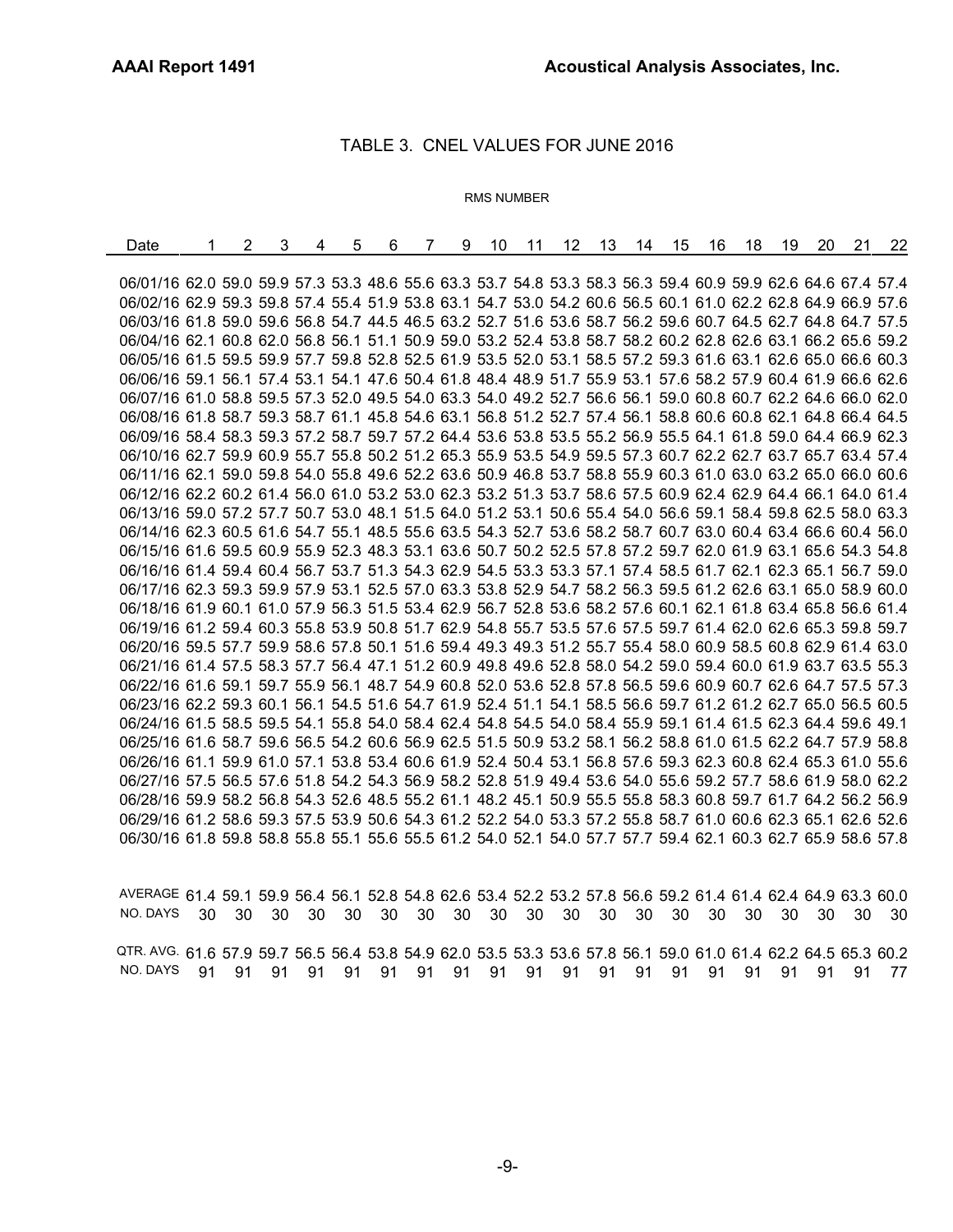| Site<br>No. | 3rd Quarter<br>2015 | 4th Quarter<br>2015 | 1st Quarter<br>2016 | 2nd Quarter<br>2016 | 4 Quarter<br>Average |
|-------------|---------------------|---------------------|---------------------|---------------------|----------------------|
|             |                     |                     |                     |                     |                      |
| 1           | 61.2                | 60.5                | 60.8                | 61.5                | 61.0                 |
| 2           | 58.7                | 58.4                | 57.9                | 57.9                | 58.2                 |
| 3           | 59.7                | 59.4                | 59.3                | 59.7                | 59.5                 |
| 4           | 55.8                | 58.1                | 56.9                | 56.5                | 56.9                 |
| 5           | 55.8                | 59.2                | 57.4                | 56.4                | 57.4                 |
| 6           | 51.5                | 55.6                | 55.6                | 53.8                | 54.4                 |
| 7           | 54.6                | 55.3                | 55.1                | 54.9                | 55.0                 |
| 9           | 61.9                | 60.6                | 60.9                | 61.8                | 61.3                 |
| 10          | 52.8                | 54.0                | 53.8                | 53.5                | 53.5                 |
| 11          | 53.6                | 53.5                | 53.3                | 53.3                | 53.4                 |
| 12          | 52.9                | 53.7                | 53.6                | 53.6                | 53.5                 |
| 13          | 57.7                | 56.7                | 56.5                | 57.8                | 57.2                 |
| 14          | 56.2                | 56.1                | 55.5                | 56.1                | 56.0                 |
| 15          | 58.8                | 58.0                | 58.1                | 59.0                | 58.5                 |
| 16          | 60.9                | 61.4                | 60.7                | 60.9                | 61.0                 |
| 18          | 61.2                | 60.1                | 60.5                | 61.4                | 60.8                 |
| 19          | 62.0                | 61.2                | 61.2                | 62.2                | 61.7                 |
| 20          | 64.4                | 64.1                | 63.9                | 64.5                | 64.2                 |
| 21          | 66.1                | 65.5                | 65.5                | 65.3                | 65.6                 |
| 22          | 60.0                | 60.5                | 60.7                | 60.2                | 60.3                 |

# **TABLE 4. AVERAGE CNEL VALUES**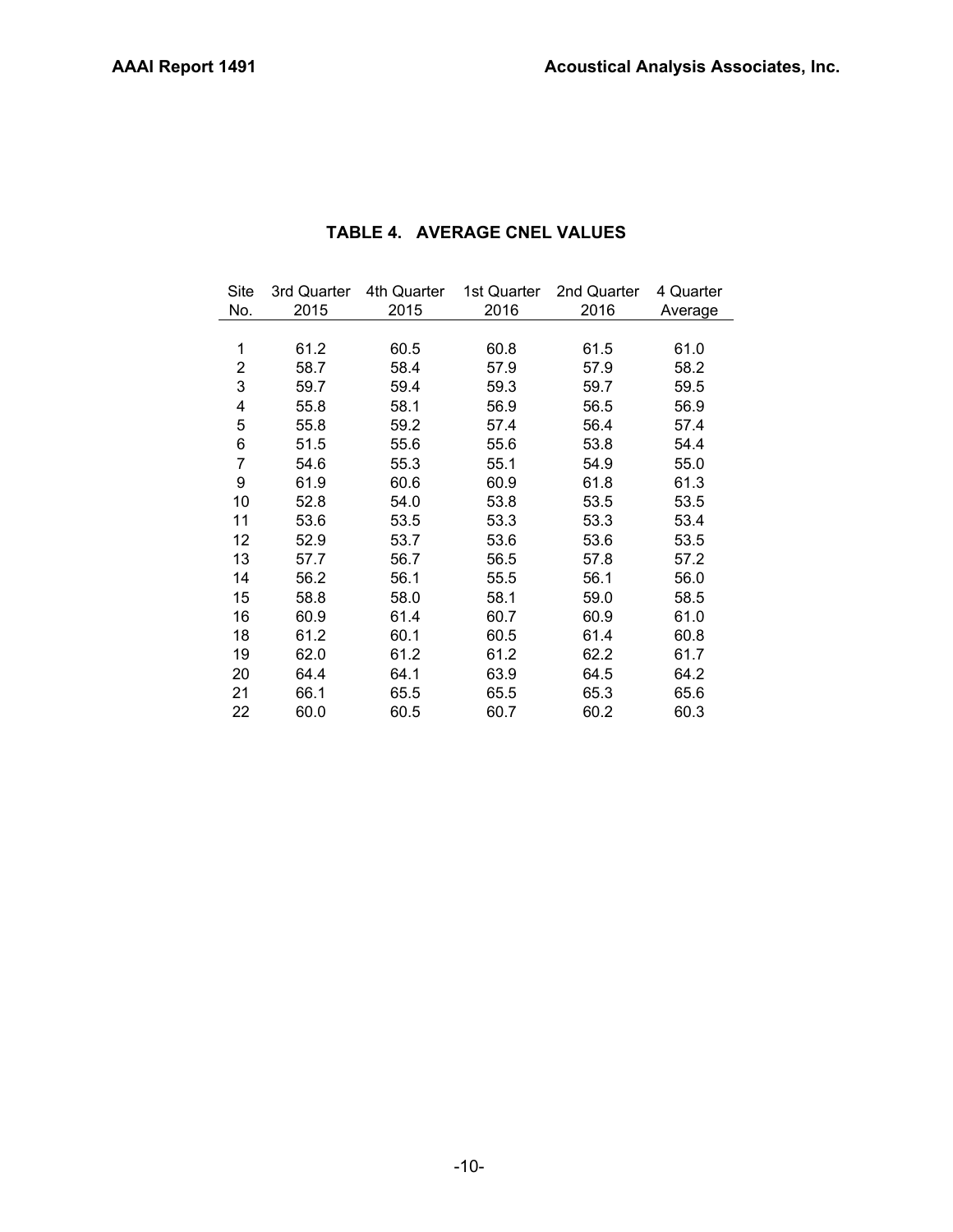| Table 5. | WEEKLY SCHEDULED AIR CARRIER AND AIR TAXI  |
|----------|--------------------------------------------|
|          | <b>FLIGHTS FOR THE SECOND QUARTER 2016</b> |

| AIRCRAFT<br><b>DAY</b><br><b>EVENING</b><br><b>NIGHT</b><br><b>TOTAL</b> | AS EMB175<br><b>DEP</b><br>14<br>7<br>0<br>21           | <b>ARR</b><br>14<br>$\overline{7}$<br>0<br>21 | <b>AS B7377</b><br><b>DEP</b><br>3<br>0<br>0<br>3                   | SCHEDULE IN EFFECT FROM<br><b>ARR</b><br>3<br>0<br>0<br>3              | AS CRJ7<br><b>DEP</b><br>14<br>6<br>0<br>20              | 4/1/16<br><b>ARR</b><br>14<br>6<br>0<br>20                          | to<br>AS CRJ<br><b>DEP</b><br>0<br>0<br>0<br>0                    | <b>ARR</b><br>0<br>0<br>0<br>0              | 4/15/16 15 DAYS<br><b>AS B7378</b><br><b>DEP</b><br>21<br>0<br>0<br>21 | <b>ARR</b><br>14<br>$\overline{7}$<br>0<br>21 |
|--------------------------------------------------------------------------|---------------------------------------------------------|-----------------------------------------------|---------------------------------------------------------------------|------------------------------------------------------------------------|----------------------------------------------------------|---------------------------------------------------------------------|-------------------------------------------------------------------|---------------------------------------------|------------------------------------------------------------------------|-----------------------------------------------|
| DAY.<br><b>EVENING</b><br><b>NIGHT</b><br>TOTAL                          | <b>US A319</b><br><b>DEP</b><br>0<br>0<br>0<br>$\Omega$ | <b>ARR</b><br>0<br>0<br>0<br>$\Omega$         | <b>US A320</b><br><b>DEP</b><br>0<br>0<br>$\mathbf 0$<br>0          | SCHEDULE IN EFFECT FROM<br><b>ARR</b><br>0<br>0<br>0<br>0              | <b>US B7372</b><br><b>DEP</b><br>0<br>0<br>0<br>$\Omega$ | 4/1/16<br><b>ARR</b><br>0<br>0<br>$\mathbf 0$<br>$\Omega$           | to<br><b>US B7373</b><br><b>DEP</b><br>0<br>0<br>$\mathbf 0$<br>0 | 4/15/16<br><b>ARR</b><br>0<br>0<br>0<br>0   | US CRJ<br><b>DFP</b><br>0<br>0<br>0<br>$\Omega$                        | <b>ARR</b><br>0<br>0<br>0<br>0                |
| DAY.<br><b>EVENING</b><br><b>NIGHT</b><br><b>TOTAL</b>                   | US CRJ7<br><b>DEP</b><br>0<br>0<br>0<br>$\Omega$        | <b>ARR</b><br>0<br>0<br>0<br>$\Omega$         | US CRJ9<br><b>DEP</b><br>18<br>5<br>$\overline{7}$<br>30            | SCHEDULE IN EFFECT FROM<br><b>ARR</b><br>25<br>5<br>0<br>30            | AA MD80<br><b>DEP</b><br>0<br>0<br>0<br>$\Omega$         | 4/1/16<br><b>ARR</b><br>0<br>$\mathbf 0$<br>$\mathbf 0$<br>$\Omega$ | to<br><b>WN B7373</b><br><b>DEP</b><br>0<br>0<br>$\mathbf 0$<br>0 | 4/15/16<br><b>ARR</b><br>0<br>0<br>0<br>0   | <b>WN B7375</b><br><b>DEP</b><br>14<br>0<br>0<br>14                    | <b>ARR</b><br>8<br>6<br>0<br>14               |
| <b>DAY</b><br><b>EVENING</b><br><b>NIGHT</b><br><b>TOTAL</b>             | <b>WN B7377</b><br><b>DEP</b><br>240<br>62<br>0<br>302  | <b>ARR</b><br>220<br>82<br>0<br>302           | <b>WN B7378</b><br><b>DEP</b><br>1<br>0<br>0<br>1                   | SCHEDULE IN EFFECT FROM<br><b>ARR</b><br>1<br>0<br>0<br>1              | <b>UA A320</b><br><b>DEP</b><br>0<br>0<br>0<br>$\Omega$  | 4/1/16<br><b>ARR</b><br>0<br>$\mathbf 0$<br>$\mathbf 0$<br>0        | to<br><b>UA B7373</b><br><b>DEP</b><br>0<br>0<br>$\mathbf 0$<br>0 | 4/15/16<br><b>ARR</b><br>0<br>0<br>0<br>0   | <b>UA B7375</b><br><b>DEP</b><br>0<br>0<br>0<br>0                      | <b>ARR</b><br>0<br>$\mathbf 0$<br>0<br>0      |
| <b>DAY</b><br><b>EVENING</b><br><b>NIGHT</b><br><b>TOTAL</b>             | <b>UA B757</b><br><b>DEP</b><br>0<br>0<br>0<br>0        | <b>ARR</b><br>0<br>0<br>0<br>$\Omega$         | UA RJ<br><b>DEP</b><br>24<br>0<br>0<br>24                           | SCHEDULE IN EFFECT FROM<br><b>ARR</b><br>18<br>6<br>0<br>24            | UA CRJ7<br><b>DEP</b><br>$\overline{7}$<br>1<br>0<br>8   | 4/1/16<br><b>ARR</b><br>$\overline{7}$<br>$\mathbf{1}$<br>0<br>8    | to<br><b>FE A300</b><br><b>DEP</b><br>0<br>0<br>$\mathbf 0$<br>0  | 4/15/16<br><b>ARR</b><br>0<br>0<br>0<br>0   | <b>FE A310</b><br><b>DEP</b><br>$\overline{2}$<br>9<br>0<br>11         | <b>ARR</b><br>7<br>0<br>4<br>11               |
| DAY<br><b>EVENING</b><br><b>NIGHT</b><br><b>TOTAL</b>                    | <b>UPS A300</b><br><b>DEP</b><br>3<br>5<br>0<br>8       | <b>ARR</b><br>4<br>0<br>4<br>8                | <b>UPS B757</b><br><b>DEP</b><br>0<br>0<br>0<br>$\mathbf 0$         | SCHEDULE IN EFFECT FROM<br><b>ARR</b><br>0<br>0<br>0<br>0              | <b>DL B752</b><br><b>DEP</b><br>0<br>0<br>0<br>0         | 4/1/16<br><b>ARR</b><br>0<br>0<br>0<br>0                            | to<br>DL CRJ<br><b>DEP</b><br>19<br>0<br>0<br>19                  | 4/15/16<br><b>ARR</b><br>12<br>7<br>0<br>19 | DL CRJ7<br><b>DEP</b><br>0<br>0<br>0<br>0                              | <b>ARR</b><br>0<br>0<br>0<br>0                |
| <b>DAY</b><br><b>EVENING</b><br><b>NIGHT</b><br><b>TOTAL</b>             | DL CRJ9<br><b>DEP</b><br>0<br>0<br>0<br>0               | <b>ARR</b><br>0<br>0<br>0<br>$\mathbf 0$      | B6 A320<br><b>DEP</b><br>0<br>$\overline{7}$<br>0<br>$\overline{7}$ | SCHEDULE IN EFFECT FROM<br><b>ARR</b><br>0<br>$\overline{7}$<br>0<br>7 | FW2 A319<br><b>DEP</b><br>0<br>0<br>0<br>0               | 4/1/16<br><b>ARR</b><br>0<br>0<br>0<br>$\mathbf 0$                  | to                                                                | 4/15/16                                     | <b>TOTALS</b><br><b>DEP</b><br>380<br>102<br>$\overline{7}$<br>489     | <b>ARR</b><br>347<br>134<br>8<br>489          |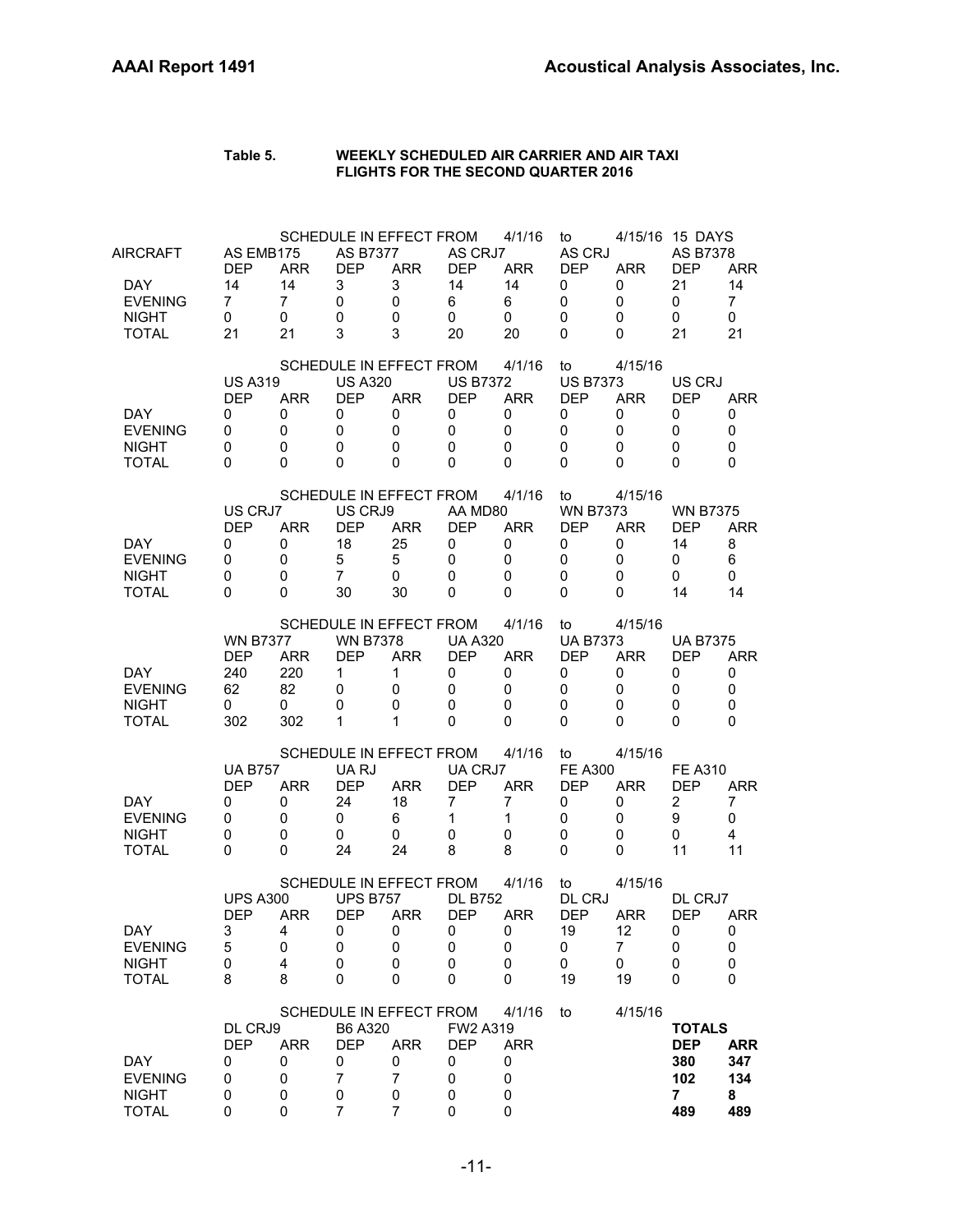| Table 5. | WEEKLY SCHEDULED AIR CARRIER AND AIR TAXI  |
|----------|--------------------------------------------|
|          | <b>FLIGHTS FOR THE SECOND QUARTER 2016</b> |

| AIRCRAFT<br><b>DAY</b><br><b>EVENING</b><br><b>NIGHT</b><br><b>TOTAL</b> | AS EMB175<br><b>DEP</b><br>14<br>$\mathbf{7}$<br>0<br>21   | <b>ARR</b><br>14<br>$\overline{7}$<br>0<br>21 | <b>AS B7377</b><br><b>DEP</b><br>3<br>0<br>0<br>3                        | SCHEDULE IN EFFECT FROM<br><b>ARR</b><br>3<br>0<br>0<br>3              | AS CRJ7<br><b>DEP</b><br>14<br>6<br>0<br>20                        | 4/16/16 to<br><b>ARR</b><br>14<br>6<br>0<br>20                            | AS CRJ<br><b>DEP</b><br>0<br>0<br>0<br>0                           | <b>ARR</b><br>0<br>0<br>0<br>0              | 4/30/16 15 DAYS<br>AS B7378<br><b>DEP</b><br>21<br>0<br>0<br>21    | <b>ARR</b><br>14<br>$\overline{7}$<br>0<br>21 |
|--------------------------------------------------------------------------|------------------------------------------------------------|-----------------------------------------------|--------------------------------------------------------------------------|------------------------------------------------------------------------|--------------------------------------------------------------------|---------------------------------------------------------------------------|--------------------------------------------------------------------|---------------------------------------------|--------------------------------------------------------------------|-----------------------------------------------|
| <b>DAY</b><br><b>EVENING</b><br><b>NIGHT</b><br><b>TOTAL</b>             | <b>US A319</b><br><b>DEP</b><br>0<br>0<br>$\mathbf 0$<br>0 | <b>ARR</b><br>0<br>0<br>0<br>$\Omega$         | <b>US A320</b><br><b>DEP</b><br>0<br>0<br>0<br>0                         | SCHEDULE IN EFFECT FROM<br><b>ARR</b><br>0<br>0<br>0<br>0              | <b>US B7372</b><br><b>DEP</b><br>0<br>$\mathbf 0$<br>0<br>$\Omega$ | 4/16/16 to<br><b>ARR</b><br>0<br>0<br>$\mathbf 0$<br>$\Omega$             | <b>US B7373</b><br><b>DEP</b><br>0<br>0<br>$\mathbf 0$<br>$\Omega$ | 4/30/16<br><b>ARR</b><br>0<br>0<br>0<br>0   | US CRJ<br><b>DEP</b><br>0<br>0<br>0<br>$\Omega$                    | <b>ARR</b><br>0<br>0<br>0<br>0                |
| DAY.<br><b>EVENING</b><br><b>NIGHT</b><br><b>TOTAL</b>                   | US CRJ7<br><b>DEP</b><br>0<br>0<br>0<br>$\Omega$           | <b>ARR</b><br>0<br>0<br>0<br>$\Omega$         | US CRJ9<br><b>DEP</b><br>18<br>5<br>$\overline{7}$<br>30                 | SCHEDULE IN EFFECT FROM<br><b>ARR</b><br>25<br>5<br>0<br>30            | AA MD80<br><b>DEP</b><br>0<br>0<br>0<br>$\Omega$                   | 4/16/16 to<br><b>ARR</b><br>0<br>0<br>0<br>0                              | <b>WN B7373</b><br><b>DEP</b><br>0<br>0<br>0<br>0                  | 4/30/16<br><b>ARR</b><br>0<br>0<br>0<br>0   | <b>WN B7375</b><br><b>DEP</b><br>14<br>0<br>0<br>14                | <b>ARR</b><br>8<br>6<br>0<br>14               |
| DAY.<br><b>EVENING</b><br><b>NIGHT</b><br><b>TOTAL</b>                   | <b>WN B7377</b><br><b>DEP</b><br>240<br>62<br>0<br>302     | <b>ARR</b><br>220<br>82<br>0<br>302           | <b>WN B7378</b><br><b>DEP</b><br>$\overline{7}$<br>$\mathbf 0$<br>0<br>7 | SCHEDULE IN EFFECT FROM<br><b>ARR</b><br>0<br>$\overline{7}$<br>0<br>7 | <b>UA A320</b><br><b>DEP</b><br>0<br>$\mathbf 0$<br>0<br>$\Omega$  | $4/16/16$ to<br><b>ARR</b><br>0<br>$\mathbf 0$<br>$\mathbf 0$<br>$\Omega$ | <b>UA B7373</b><br><b>DEP</b><br>0<br>0<br>$\mathbf 0$<br>0        | 4/30/16<br><b>ARR</b><br>0<br>0<br>0<br>0   | <b>UA B7375</b><br><b>DEP</b><br>0<br>0<br>0<br>$\Omega$           | <b>ARR</b><br>0<br>$\mathbf 0$<br>0<br>0      |
| <b>DAY</b><br><b>EVENING</b><br><b>NIGHT</b><br><b>TOTAL</b>             | <b>UA B757</b><br><b>DEP</b><br>0<br>0<br>0<br>0           | <b>ARR</b><br>0<br>0<br>0<br>$\Omega$         | UA RJ<br><b>DEP</b><br>24<br>0<br>0<br>24                                | SCHEDULE IN EFFECT FROM<br><b>ARR</b><br>18<br>6<br>0<br>24            | UA CRJ7<br><b>DEP</b><br>$\overline{7}$<br>$\mathbf{1}$<br>0<br>8  | 4/16/16 to<br><b>ARR</b><br>7<br>$\mathbf{1}$<br>0<br>8                   | <b>FE A300</b><br><b>DEP</b><br>0<br>0<br>0<br>0                   | 4/30/16<br><b>ARR</b><br>0<br>0<br>0<br>0   | <b>FE A310</b><br><b>DEP</b><br>$\overline{2}$<br>9<br>0<br>11     | ARR.<br>7<br>0<br>4<br>11                     |
| <b>DAY</b><br><b>EVENING</b><br><b>NIGHT</b><br><b>TOTAL</b>             | <b>UPS A300</b><br><b>DEP</b><br>3<br>5<br>0<br>8          | <b>ARR</b><br>4<br>0<br>4<br>8                | <b>UPS B757</b><br><b>DEP</b><br>0<br>$\mathbf 0$<br>0<br>$\mathbf 0$    | SCHEDULE IN EFFECT FROM<br><b>ARR</b><br>0<br>0<br>0<br>0              | <b>DL B752</b><br><b>DEP</b><br>0<br>0<br>0<br>0                   | 4/16/16 to<br><b>ARR</b><br>0<br>0<br>0<br>0                              | DL CRJ<br><b>DEP</b><br>19<br>0<br>0<br>19                         | 4/30/16<br><b>ARR</b><br>12<br>7<br>0<br>19 | DL CRJ7<br><b>DEP</b><br>0<br>0<br>0<br>0                          | <b>ARR</b><br>0<br>0<br>0<br>0                |
| <b>DAY</b><br><b>EVENING</b><br><b>NIGHT</b><br><b>TOTAL</b>             | DL CRJ9<br><b>DEP</b><br>0<br>0<br>0<br>0                  | <b>ARR</b><br>0<br>0<br>0<br>$\mathbf 0$      | B6 A320<br><b>DEP</b><br>$\pmb{0}$<br>7<br>0<br>7                        | SCHEDULE IN EFFECT FROM<br><b>ARR</b><br>0<br>$\overline{7}$<br>0<br>7 | FW2 A319<br><b>DEP</b><br>0<br>0<br>0<br>0                         | 4/16/16 to<br><b>ARR</b><br>0<br>0<br>0<br>$\mathbf 0$                    |                                                                    | 4/30/16                                     | <b>TOTALS</b><br><b>DEP</b><br>386<br>102<br>$\overline{7}$<br>495 | <b>ARR</b><br>346<br>141<br>8<br>495          |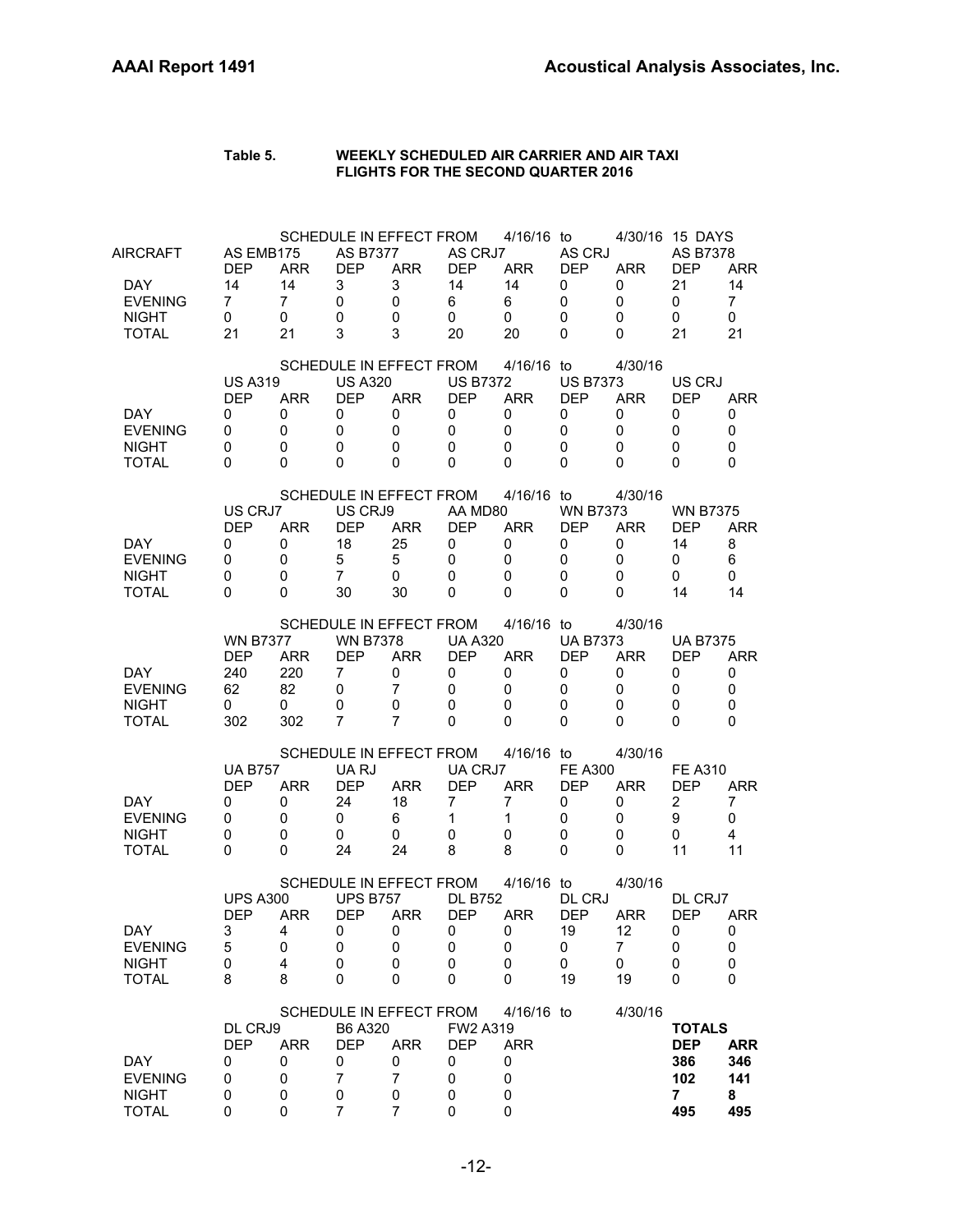| Table 5. | WEEKLY SCHEDULED AIR CARRIER AND AIR TAXI<br><b>FLIGHTS FOR THE SECOND QUARTER 2016</b> |
|----------|-----------------------------------------------------------------------------------------|
|          |                                                                                         |

| AIRCRAFT<br><b>DAY</b><br><b>EVENING</b><br><b>NIGHT</b><br><b>TOTAL</b> | AS EMB175<br><b>DEP</b><br>14<br>7<br>0<br>21           | <b>ARR</b><br>14<br>7<br>0<br>21         | <b>AS B7377</b><br><b>DEP</b><br>3<br>$\mathbf 0$<br>0<br>3 | SCHEDULE IN EFFECT FROM<br><b>ARR</b><br>3<br>0<br>0<br>3                | AS CRJ7<br><b>DEP</b><br>14<br>6<br>0<br>20                | 5/1/16<br><b>ARR</b><br>14<br>6<br>0<br>20                | to<br>AS CRJ<br><b>DEP</b><br>0<br>0<br>0<br>0                 | <b>ARR</b><br>0<br>0<br>0<br>0              | 5/31/16 31 DAYS<br><b>AS B7378</b><br><b>DEP</b><br>21<br>0<br>0<br>21 | <b>ARR</b><br>14<br>$\overline{7}$<br>0<br>21   |
|--------------------------------------------------------------------------|---------------------------------------------------------|------------------------------------------|-------------------------------------------------------------|--------------------------------------------------------------------------|------------------------------------------------------------|-----------------------------------------------------------|----------------------------------------------------------------|---------------------------------------------|------------------------------------------------------------------------|-------------------------------------------------|
| DAY<br><b>EVENING</b><br><b>NIGHT</b><br><b>TOTAL</b>                    | <b>US A319</b><br><b>DEP</b><br>0<br>0<br>0<br>0        | <b>ARR</b><br>0<br>0<br>$\mathbf 0$<br>0 | <b>US A320</b><br><b>DEP</b><br>0<br>0<br>0<br>0            | SCHEDULE IN EFFECT FROM<br><b>ARR</b><br>0<br>0<br>0<br>0                | <b>US B7372</b><br><b>DEP</b><br>0<br>0<br>0<br>$\Omega$   | 5/1/16<br><b>ARR</b><br>0<br>0<br>0<br>0                  | to<br><b>US B7373</b><br><b>DEP</b><br>0<br>0<br>0<br>0        | 5/31/16<br><b>ARR</b><br>0<br>0<br>0<br>0   | US CRJ<br><b>DEP</b><br>0<br>0<br>0<br>0                               | <b>ARR</b><br>0<br>0<br>0<br>0                  |
| <b>DAY</b><br><b>EVENING</b><br><b>NIGHT</b><br><b>TOTAL</b>             | US CRJ7<br><b>DEP</b><br>0<br>0<br>0<br>$\Omega$        | <b>ARR</b><br>0<br>0<br>0<br>$\Omega$    | US CRJ9<br><b>DEP</b><br>20<br>0<br>$\overline{7}$<br>27    | SCHEDULE IN EFFECT FROM<br><b>ARR</b><br>20<br>$\overline{7}$<br>0<br>27 | AA MD80<br><b>DEP</b><br>0<br>0<br>0<br>$\Omega$           | 5/1/16<br><b>ARR</b><br>0<br>$\mathbf 0$<br>0<br>$\Omega$ | to<br><b>WN B7373</b><br><b>DEP</b><br>0<br>0<br>0<br>0        | 5/31/16<br><b>ARR</b><br>0<br>0<br>0<br>0   | <b>WN B7375</b><br><b>DEP</b><br>14<br>0<br>0<br>14                    | <b>ARR</b><br>8<br>6<br>0<br>14                 |
| DAY.<br><b>EVENING</b><br><b>NIGHT</b><br><b>TOTAL</b>                   | <b>WN B7377</b><br><b>DEP</b><br>240<br>62<br>0<br>302  | <b>ARR</b><br>220<br>82<br>0<br>302      | <b>WN B7378</b><br><b>DEP</b><br>7<br>0<br>0<br>7           | SCHEDULE IN EFFECT FROM<br><b>ARR</b><br>0<br>7<br>0<br>7                | <b>UA A320</b><br><b>DEP</b><br>0<br>0<br>0<br>$\Omega$    | 5/1/16<br><b>ARR</b><br>0<br>$\mathbf 0$<br>0<br>0        | to<br><b>UA B7373</b><br><b>DEP</b><br>0<br>0<br>0<br>$\Omega$ | 5/31/16<br><b>ARR</b><br>0<br>0<br>0<br>0   | <b>UA B7375</b><br><b>DEP</b><br>0<br>0<br>0<br>$\Omega$               | <b>ARR</b><br>0<br>$\mathbf 0$<br>0<br>$\Omega$ |
| DAY.<br><b>EVENING</b><br><b>NIGHT</b><br><b>TOTAL</b>                   | <b>UA B757</b><br><b>DEP</b><br>0<br>0<br>0<br>$\Omega$ | <b>ARR</b><br>0<br>0<br>0<br>0           | UA RJ<br><b>DEP</b><br>24<br>0<br>0<br>24                   | SCHEDULE IN EFFECT FROM<br><b>ARR</b><br>18<br>6<br>0<br>24              | UA CRJ7<br><b>DEP</b><br>$\overline{7}$<br>1<br>0<br>8     | 5/1/16<br><b>ARR</b><br>7<br>1<br>0<br>8                  | to<br><b>FE A300</b><br><b>DEP</b><br>0<br>0<br>0<br>0         | 5/31/16<br><b>ARR</b><br>0<br>0<br>0<br>0   | <b>FE A310</b><br><b>DEP</b><br>$\overline{2}$<br>9<br>0<br>11         | <b>ARR</b><br>7<br>0<br>$\overline{4}$<br>11    |
| <b>DAY</b><br><b>EVENING</b><br><b>NIGHT</b><br><b>TOTAL</b>             | <b>UPS A300</b><br><b>DEP</b><br>3<br>5<br>0<br>8       | <b>ARR</b><br>4<br>0<br>4<br>8           | <b>UPS B757</b><br><b>DEP</b><br>0<br>0<br>0<br>0           | SCHEDULE IN EFFECT FROM<br><b>ARR</b><br>0<br>0<br>0<br>0                | <b>DL B752</b><br><b>DEP</b><br>0<br>$\mathbf 0$<br>0<br>0 | 5/1/16<br><b>ARR</b><br>0<br>0<br>0<br>0                  | to<br>DL CRJ<br><b>DEP</b><br>19<br>0<br>0<br>19               | 5/31/16<br><b>ARR</b><br>12<br>7<br>0<br>19 | DL CRJ7<br><b>DEP</b><br>0<br>0<br>$\mathbf 0$<br>0                    | <b>ARR</b><br>0<br>0<br>0<br>0                  |
| <b>DAY</b><br><b>EVENING</b><br><b>NIGHT</b><br><b>TOTAL</b>             | DL CRJ9<br><b>DEP</b><br>0<br>0<br>0<br>0               | <b>ARR</b><br>0<br>0<br>0<br>0           | B6 A320<br><b>DEP</b><br>0<br>7<br>0<br>$\overline{7}$      | SCHEDULE IN EFFECT FROM<br><b>ARR</b><br>0<br>7<br>0<br>7                | FW2 A319<br><b>DEP</b><br>0<br>0<br>0<br>0                 | 5/1/16<br><b>ARR</b><br>0<br>0<br>0<br>0                  | to                                                             | 5/31/16                                     | <b>TOTALS</b><br><b>DEP</b><br>388<br>97<br>7<br>492                   | <b>ARR</b><br>341<br>143<br>8<br>492            |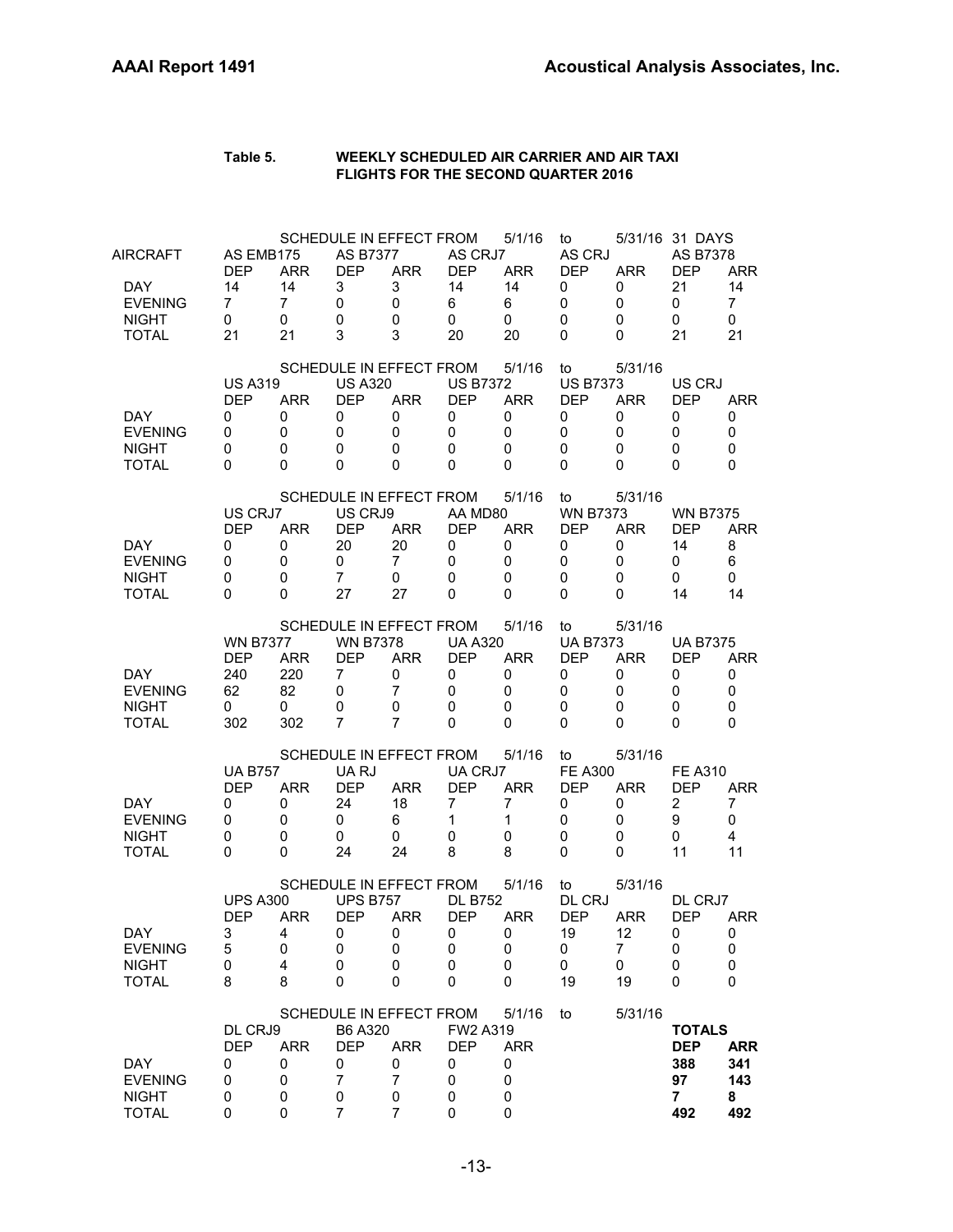| Table 5. | WEEKLY SCHEDULED AIR CARRIER AND AIR TAXI  |
|----------|--------------------------------------------|
|          | <b>FLIGHTS FOR THE SECOND QUARTER 2016</b> |

| <b>AIRCRAFT</b><br>DAY.<br><b>EVENING</b><br><b>NIGHT</b><br><b>TOTAL</b> | AS EMB175<br><b>DEP</b><br>14<br>$\overline{7}$<br>0<br>21 | <b>ARR</b><br>14<br>$\overline{7}$<br>0<br>21 | <b>AS B7377</b><br><b>DEP</b><br>2<br>$\mathbf 0$<br>0<br>$\overline{2}$ | SCHEDULE IN EFFECT FROM<br><b>ARR</b><br>$\overline{c}$<br>0<br>0<br>$\overline{2}$ | AS CRJ7<br><b>DEP</b><br>14<br>$\overline{7}$<br>$\mathbf{0}$<br>21 | 6/1/16<br><b>ARR</b><br>14<br>$\overline{7}$<br>0<br>21   | to<br>AS CRJ<br><b>DEP</b><br>0<br>0<br>0<br>0          | 6/4/16<br><b>ARR</b><br>0<br>0<br>0<br>0   | 4 DAYS<br><b>AS B7378</b><br><b>DEP</b><br>21<br>0<br>0<br>21      | <b>ARR</b><br>14<br>$\overline{7}$<br>0<br>21   |
|---------------------------------------------------------------------------|------------------------------------------------------------|-----------------------------------------------|--------------------------------------------------------------------------|-------------------------------------------------------------------------------------|---------------------------------------------------------------------|-----------------------------------------------------------|---------------------------------------------------------|--------------------------------------------|--------------------------------------------------------------------|-------------------------------------------------|
| DAY.<br><b>EVENING</b><br><b>NIGHT</b><br><b>TOTAL</b>                    | <b>US A319</b><br><b>DEP</b><br>0<br>0<br>0<br>0           | <b>ARR</b><br>0<br>0<br>0<br>$\Omega$         | <b>US A320</b><br><b>DEP</b><br>0<br>$\mathbf 0$<br>0<br>$\Omega$        | SCHEDULE IN EFFECT FROM<br><b>ARR</b><br>0<br>0<br>0<br>0                           | <b>US B7372</b><br><b>DEP</b><br>0<br>$\mathbf 0$<br>0<br>$\Omega$  | 6/1/16<br><b>ARR</b><br>0<br>$\mathbf 0$<br>0<br>$\Omega$ | to<br><b>US B7373</b><br><b>DEP</b><br>0<br>0<br>0<br>0 | 6/4/16<br><b>ARR</b><br>0<br>0<br>0<br>0   | US CRJ<br><b>DEP</b><br>0<br>$\mathbf 0$<br>0<br>$\Omega$          | ARR<br>0<br>$\mathbf 0$<br>0<br>$\Omega$        |
| DAY.<br><b>EVENING</b><br><b>NIGHT</b><br><b>TOTAL</b>                    | US CRJ7<br><b>DEP</b><br>0<br>0<br>0<br>0                  | <b>ARR</b><br>0<br>$\mathbf 0$<br>0<br>0      | US CRJ9<br><b>DEP</b><br>21<br>0<br>7<br>28                              | SCHEDULE IN EFFECT FROM<br><b>ARR</b><br>21<br>$\overline{7}$<br>0<br>28            | AA MD80<br><b>DEP</b><br>0<br>$\mathbf 0$<br>0<br>$\Omega$          | 6/1/16<br><b>ARR</b><br>0<br>$\mathbf 0$<br>0<br>$\Omega$ | to<br><b>WN B7373</b><br><b>DEP</b><br>0<br>0<br>0<br>0 | 6/4/16<br><b>ARR</b><br>0<br>0<br>0<br>0   | <b>WN B7375</b><br><b>DEP</b><br>13<br>0<br>0<br>13                | <b>ARR</b><br>6<br>7<br>0<br>13                 |
| <b>DAY</b><br><b>EVENING</b><br><b>NIGHT</b><br><b>TOTAL</b>              | <b>WN B7377</b><br><b>DEP</b><br>240<br>62<br>0<br>302     | <b>ARR</b><br>220<br>82<br>0<br>302           | <b>WN B7378</b><br><b>DEP</b><br>7<br>0<br>0<br>$\overline{7}$           | SCHEDULE IN EFFECT FROM<br><b>ARR</b><br>0<br>$\overline{7}$<br>0<br>7              | <b>UA A320</b><br><b>DEP</b><br>0<br>0<br>$\Omega$<br>0             | 6/1/16<br><b>ARR</b><br>0<br>0<br>0<br>0                  | to<br><b>UA B7373</b><br><b>DEP</b><br>0<br>0<br>0<br>0 | 6/4/16<br><b>ARR</b><br>0<br>0<br>0<br>0   | <b>UA B7375</b><br>DEP<br>0<br>0<br>0<br>0                         | <b>ARR</b><br>0<br>0<br>$\mathbf 0$<br>$\Omega$ |
| DAY.<br><b>EVENING</b><br><b>NIGHT</b><br><b>TOTAL</b>                    | <b>UA B757</b><br><b>DEP</b><br>0<br>0<br>0<br>0           | <b>ARR</b><br>0<br>0<br>0<br>0                | UA RJ<br><b>DEP</b><br>31<br>6<br>0<br>37                                | SCHEDULE IN EFFECT FROM<br><b>ARR</b><br>25<br>12<br>0<br>37                        | UA CRJ7<br><b>DEP</b><br>$\mathbf{1}$<br>0<br>$\mathbf 0$<br>1      | 6/1/16<br><b>ARR</b><br>1<br>0<br>0<br>1                  | to<br><b>FE A300</b><br><b>DEP</b><br>0<br>0<br>0<br>0  | 6/4/16<br><b>ARR</b><br>0<br>0<br>0<br>0   | <b>FE A310</b><br><b>DEP</b><br>2<br>9<br>0<br>11                  | <b>ARR</b><br>7<br>0<br>$\overline{4}$<br>11    |
| DAY<br><b>EVENING</b><br><b>NIGHT</b><br><b>TOTAL</b>                     | <b>UPS A300</b><br><b>DEP</b><br>3<br>5<br>0<br>8          | <b>ARR</b><br>4<br>0<br>4<br>8                | <b>UPS B757</b><br><b>DEP</b><br>0<br>0<br>0<br>0                        | SCHEDULE IN EFFECT FROM<br><b>ARR</b><br>0<br>0<br>0<br>0                           | <b>DL B752</b><br><b>DEP</b><br>0<br>0<br>0<br>0                    | 6/1/16<br><b>ARR</b><br>0<br>0<br>0<br>0                  | to<br>DL CRJ<br><b>DEP</b><br>12<br>0<br>0<br>12        | 6/4/16<br><b>ARR</b><br>12<br>0<br>0<br>12 | DL CRJ7<br><b>DEP</b><br>7<br>0<br>0<br>7                          | <b>ARR</b><br>0<br>$\overline{7}$<br>0<br>7     |
| DAY<br><b>EVENING</b><br><b>NIGHT</b><br><b>TOTAL</b>                     | DL CRJ9<br><b>DEP</b><br>0<br>0<br>0<br>0                  | <b>ARR</b><br>0<br>0<br>0<br>0                | B6 A320<br><b>DEP</b><br>0<br>$\overline{7}$<br>0<br>7                   | SCHEDULE IN EFFECT FROM<br><b>ARR</b><br>0<br>$\overline{7}$<br>0<br>7              | FW2 A319<br><b>DEP</b><br>0<br>$\mathbf 0$<br>0<br>0                | 6/1/16<br><b>ARR</b><br>0<br>0<br>0<br>0                  | to                                                      | 6/4/16                                     | <b>TOTALS</b><br><b>DEP</b><br>388<br>103<br>$\overline{7}$<br>498 | ARR<br>340<br>150<br>8<br>498                   |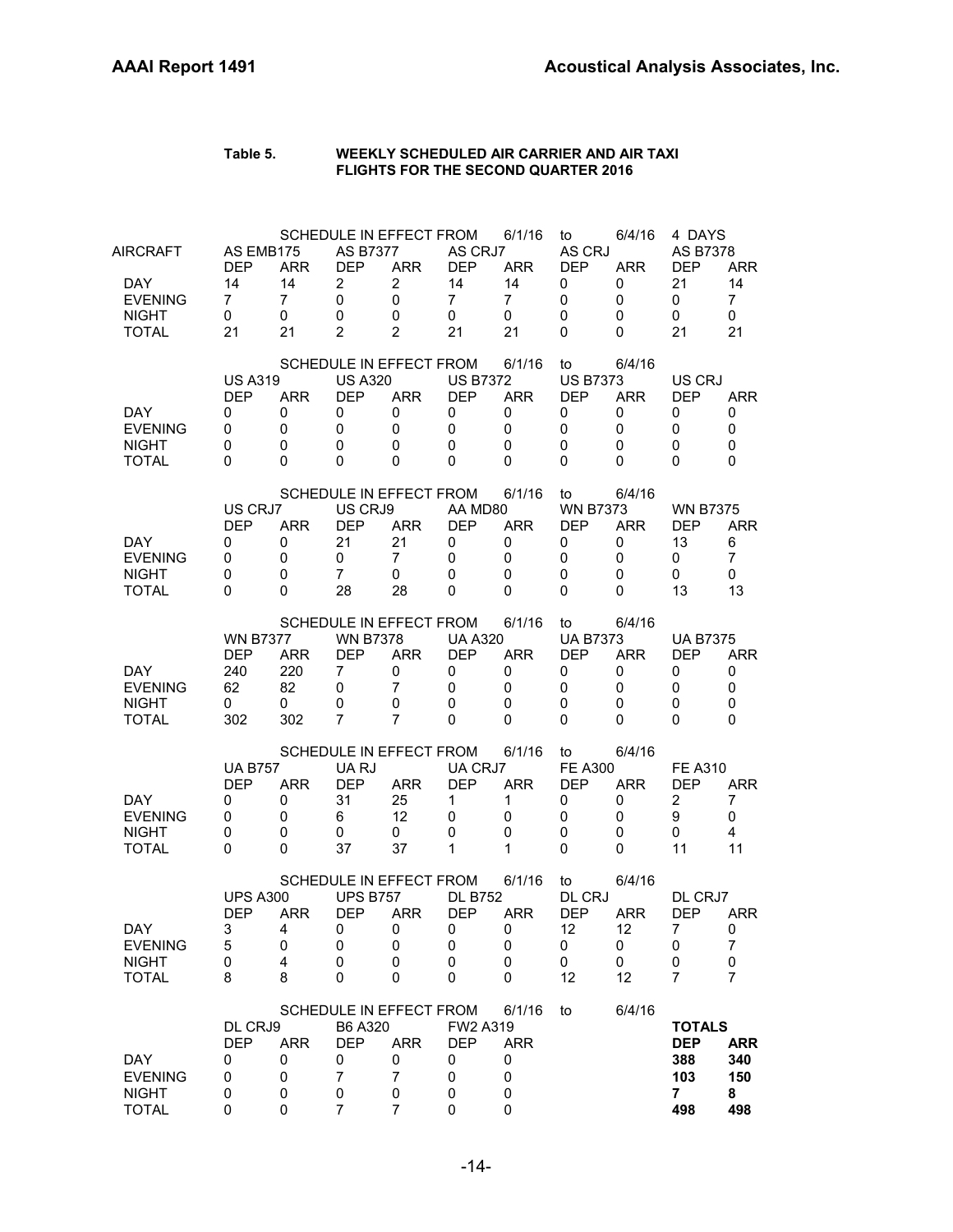| Table 5. | WEEKLY SCHEDULED AIR CARRIER AND AIR TAXI  |
|----------|--------------------------------------------|
|          | <b>FLIGHTS FOR THE SECOND QUARTER 2016</b> |

| AIRCRAFT                                                     | AS EMB175<br><b>DEP</b>                                | <b>ARR</b>                          | <b>SCHEDULE IN EFFECT FROM</b><br><b>AS B7377</b><br><b>DEP</b>                     | <b>ARR</b>                                    | AS CRJ7<br><b>DEP</b>                                      | 6/5/16<br><b>ARR</b>                                                 | to<br>AS CRJ<br><b>DEP</b>                              | 6/30/16<br><b>ARR</b>                       | 26 DAYS<br><b>AS B7378</b><br><b>DEP</b>                       | <b>ARR</b>                                        |
|--------------------------------------------------------------|--------------------------------------------------------|-------------------------------------|-------------------------------------------------------------------------------------|-----------------------------------------------|------------------------------------------------------------|----------------------------------------------------------------------|---------------------------------------------------------|---------------------------------------------|----------------------------------------------------------------|---------------------------------------------------|
| <b>DAY</b><br><b>EVENING</b><br><b>NIGHT</b><br><b>TOTAL</b> | 14<br>7<br>0<br>21                                     | 14<br>7<br>0<br>21                  | $\overline{c}$<br>0<br>0<br>$\overline{2}$                                          | $\overline{2}$<br>0<br>0<br>$\overline{2}$    | 14<br>$\overline{7}$<br>0<br>21                            | 14<br>7<br>0<br>21                                                   | 0<br>0<br>0<br>0                                        | 0<br>0<br>0<br>0                            | 21<br>0<br>0<br>21                                             | 14<br>$\overline{7}$<br>0<br>21                   |
| DAY<br><b>EVENING</b><br><b>NIGHT</b><br><b>TOTAL</b>        | <b>US A319</b><br><b>DEP</b><br>0<br>0<br>0<br>0       | <b>ARR</b><br>0<br>0<br>0<br>0      | SCHEDULE IN EFFECT FROM<br><b>US A320</b><br><b>DEP</b><br>0<br>0<br>0<br>0         | <b>ARR</b><br>0<br>0<br>0<br>0                | <b>US B7372</b><br><b>DEP</b><br>0<br>0<br>0<br>$\Omega$   | 6/5/16<br><b>ARR</b><br>0<br>0<br>0<br>$\Omega$                      | to<br><b>US B7373</b><br><b>DEP</b><br>0<br>0<br>0<br>0 | 6/30/16<br><b>ARR</b><br>0<br>0<br>0<br>0   | US CRJ<br><b>DEP</b><br>0<br>0<br>0<br>0                       | <b>ARR</b><br>0<br>$\mathbf 0$<br>0<br>0          |
| DAY.<br><b>EVENING</b><br><b>NIGHT</b><br><b>TOTAL</b>       | US CRJ7<br><b>DEP</b><br>0<br>0<br>0<br>$\Omega$       | <b>ARR</b><br>0<br>0<br>0<br>0      | SCHEDULE IN EFFECT FROM<br>US CRJ9<br><b>DEP</b><br>21<br>0<br>$\overline{7}$<br>28 | <b>ARR</b><br>21<br>$\overline{7}$<br>0<br>28 | AA MD80<br><b>DEP</b><br>0<br>0<br>0<br>$\Omega$           | 6/5/16<br><b>ARR</b><br>0<br>0<br>$\mathbf 0$<br>$\Omega$            | to<br><b>WN B7373</b><br><b>DEP</b><br>0<br>0<br>0<br>0 | 6/30/16<br><b>ARR</b><br>0<br>0<br>0<br>0   | <b>WN B7375</b><br><b>DEP</b><br>13<br>0<br>0<br>13            | <b>ARR</b><br>6<br>$\overline{7}$<br>0<br>13      |
| DAY.<br><b>EVENING</b><br><b>NIGHT</b><br><b>TOTAL</b>       | <b>WN B7377</b><br><b>DEP</b><br>258<br>65<br>0<br>323 | <b>ARR</b><br>231<br>92<br>0<br>323 | SCHEDULE IN EFFECT FROM<br><b>WN B7378</b><br><b>DEP</b><br>1<br>0<br>0<br>1        | ARR<br>1<br>0<br>0<br>1                       | <b>UA A320</b><br><b>DEP</b><br>0<br>0<br>0<br>$\Omega$    | 6/5/16<br><b>ARR</b><br>0<br>0<br>0<br>$\mathbf{0}$                  | to<br><b>UA B7373</b><br><b>DEP</b><br>0<br>0<br>0<br>0 | 6/30/16<br><b>ARR</b><br>0<br>0<br>0<br>0   | <b>UA B7375</b><br><b>DEP</b><br>0<br>0<br>0<br>0              | <b>ARR</b><br>0<br>0<br>0<br>$\Omega$             |
| DAY.<br><b>EVENING</b><br><b>NIGHT</b><br><b>TOTAL</b>       | <b>UA B757</b><br><b>DEP</b><br>0<br>0<br>0<br>0       | <b>ARR</b><br>0<br>0<br>0<br>0      | SCHEDULE IN EFFECT FROM<br>UA RJ<br><b>DEP</b><br>31<br>6<br>0<br>37                | <b>ARR</b><br>25<br>12<br>0<br>37             | UA CRJ7<br><b>DEP</b><br>1<br>0<br>0<br>1                  | 6/5/16<br><b>ARR</b><br>1<br>$\Omega$<br>$\mathbf 0$<br>$\mathbf{1}$ | to<br><b>FE A300</b><br><b>DEP</b><br>0<br>0<br>0<br>0  | 6/30/16<br><b>ARR</b><br>0<br>0<br>0<br>0   | <b>FE A310</b><br><b>DEP</b><br>$\overline{2}$<br>9<br>0<br>11 | <b>ARR</b><br>7<br>0<br>4<br>11                   |
| <b>DAY</b><br><b>EVENING</b><br><b>NIGHT</b><br><b>TOTAL</b> | <b>UPS A300</b><br><b>DEP</b><br>3<br>5<br>0<br>8      | <b>ARR</b><br>4<br>0<br>4<br>8      | SCHEDULE IN EFFECT FROM<br><b>UPS B757</b><br><b>DEP</b><br>0<br>0<br>0<br>0        | <b>ARR</b><br>0<br>0<br>0<br>0                | <b>DL B752</b><br><b>DEP</b><br>0<br>0<br>0<br>$\mathbf 0$ | 6/5/16<br><b>ARR</b><br>0<br>0<br>0<br>$\mathbf 0$                   | to<br>DL CRJ<br><b>DEP</b><br>12<br>0<br>0<br>12        | 6/30/16<br><b>ARR</b><br>12<br>0<br>0<br>12 | DL CRJ7<br><b>DEP</b><br>7<br>0<br>0<br>7                      | ARR<br>0<br>$\overline{7}$<br>0<br>$\overline{7}$ |
| <b>DAY</b><br><b>EVENING</b><br><b>NIGHT</b><br><b>TOTAL</b> | DL CRJ9<br><b>DEP</b><br>0<br>0<br>0<br>0              | <b>ARR</b><br>0<br>0<br>0<br>0      | SCHEDULE IN EFFECT FROM<br>B6 A320<br><b>DEP</b><br>0<br>7<br>0<br>$\overline{7}$   | <b>ARR</b><br>0<br>$\overline{7}$<br>0<br>7   | FW2 A319<br><b>DEP</b><br>0<br>0<br>0<br>0                 | 6/5/16<br><b>ARR</b><br>0<br>0<br>0<br>$\mathbf 0$                   | to                                                      | 6/30/16                                     | <b>TOTALS</b><br><b>DEP</b><br>400<br>106<br>7<br>513          | <b>ARR</b><br>352<br>153<br>8<br>513              |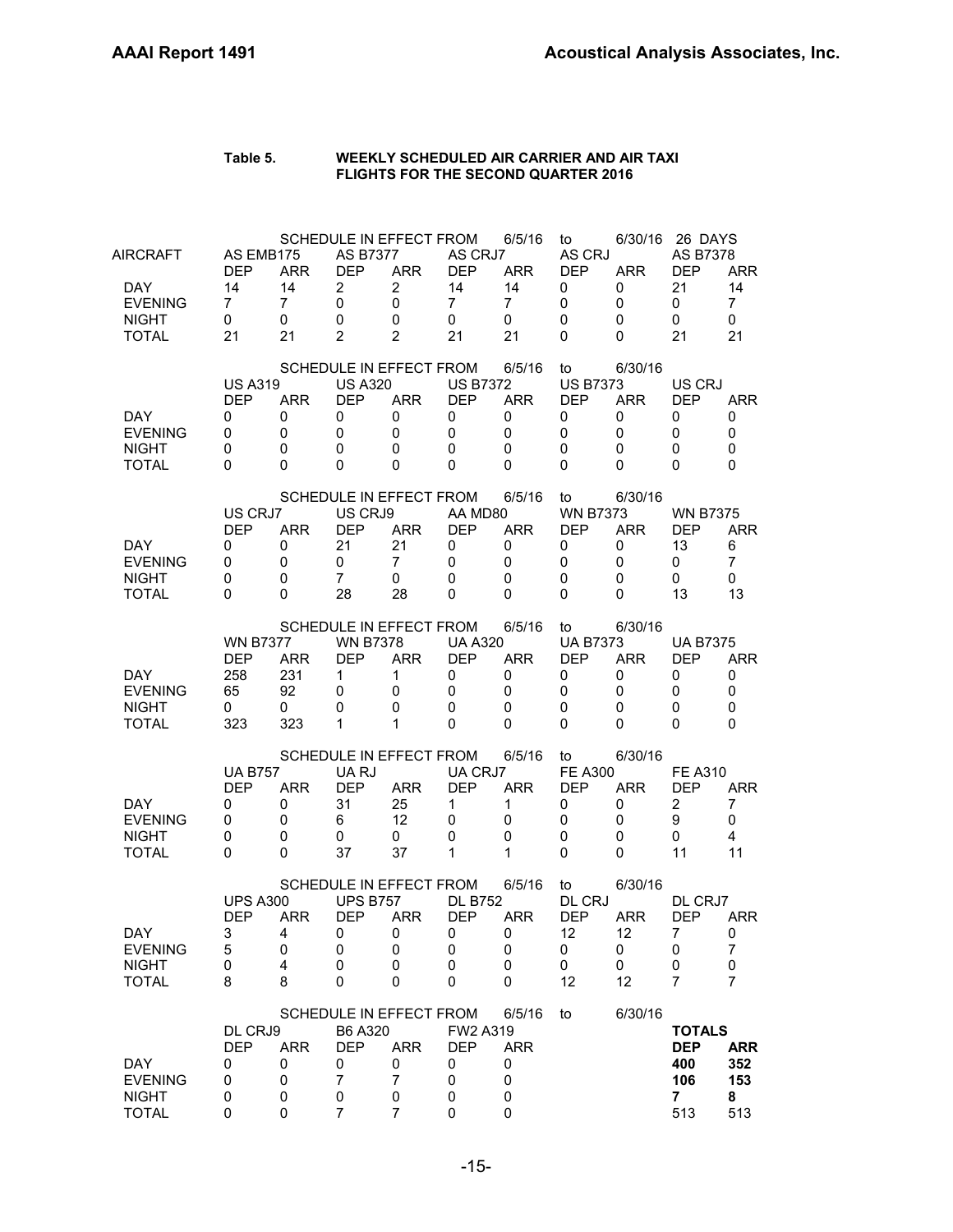#### **TABLE 5. (CONTINUED)**

#### SECOND QUARTER 2016

#### PERIOD TOTALS FOR AIR CARRIERS AND AIR TAXIS

#### AIR CARRIERS

| DEP  | ARR  |
|------|------|
| 4499 | 4116 |
| 1259 | 1538 |
| 0    | 104  |
| 5758 | 5758 |
|      |      |

#### AIR TAXIS

|              | DEP  | ARR  |
|--------------|------|------|
| DAY          | 1062 | 953  |
| <b>EVF</b>   | 138  | 338  |
| <b>NIGHT</b> | 91   | Ω    |
| TOTAL        | 1291 | 1291 |

#### AIR CARRIERS AND AIR TAXIS

|              | <b>DEP</b> | ARR  |
|--------------|------------|------|
| DAY          | 5561       | 5069 |
| EVE.         | 1397       | 1876 |
| <b>NIGHT</b> | 91         | 104  |
| <b>TOTAL</b> | 7049       | 7049 |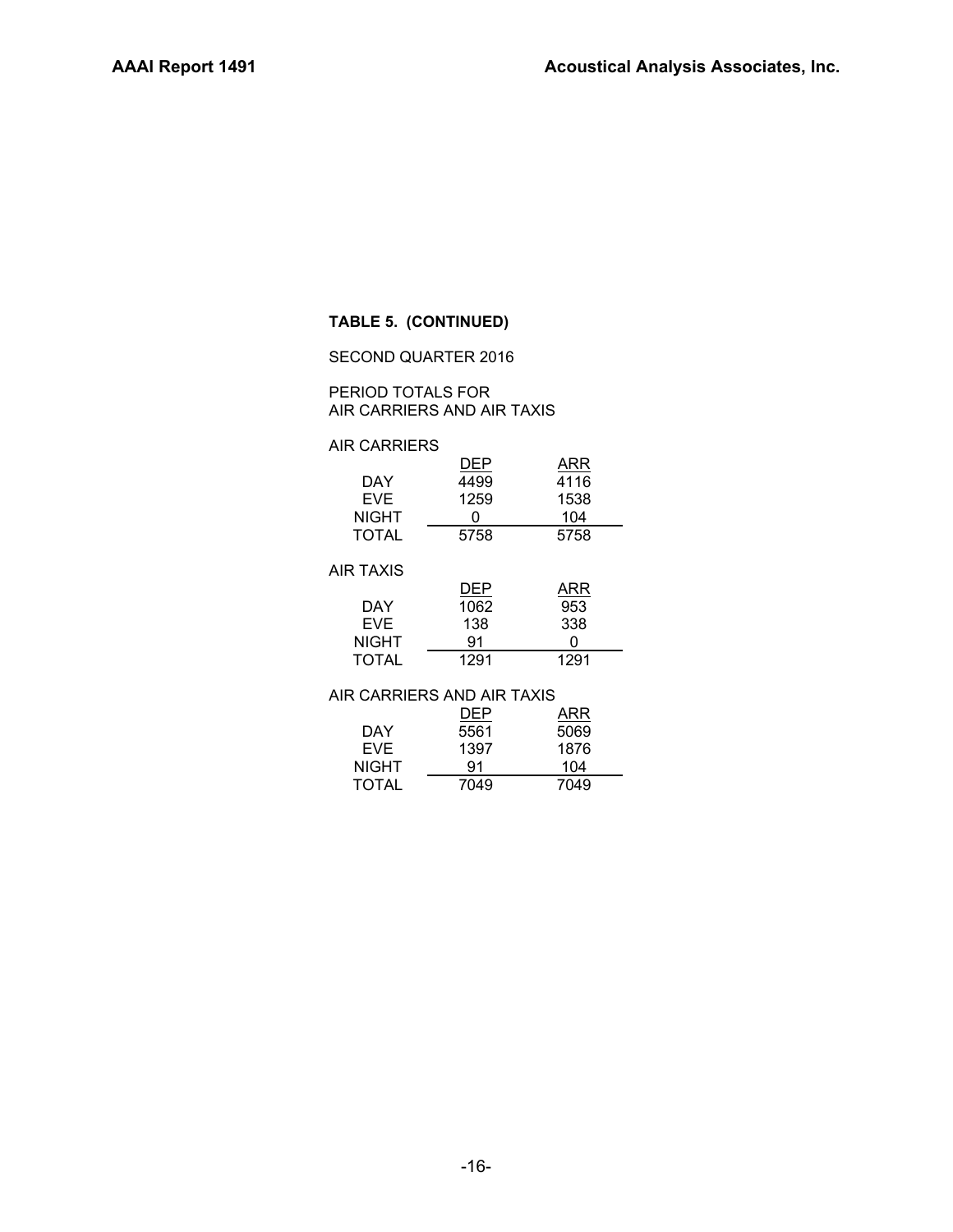## **VI. INCOMPATIBLE LAND USE**

The contours shown in Figures 1 and 2 were digitized and overlaid on a digital land use map of the area around the Airport. The total areas enclosed by the 65 and 70 dB CNEL contours were 550.9 and 235.6 acres, respectively. The areas of incompatible land uses enclosed by the contours were then computed. The incompatible land use areas were 6.30 acres within the 65 dB contour of which 0.37 acres were also within the 70 dB contour.

It should be noted that the above incompatible land areas do not include the soundproofed schools in the vicinity of the Airport (the Luther Burbank Middle School, St. Patrick and Glenwood Schools). The above incompatible land use areas also do not include those residences to which the Airport has acquired avigation easements. Within the 65 dB contour, the Airport has acquired avigation easements, through its ongoing residential sound insulation program, to 111 parcels of land. Those 111 parcels total 15.78 acres. One of the 111 parcels is also located within the 70 dB contour. Within the 65 dB contour, the Airport has also acquired avigation easements, under the Court of Appeal decision in Baker v. Burbank-Glendale-Pasadena Airport Authority, 220 Cal. App. 3d 1602 (1990), to 56 parcels of land. For 48 of the 56 parcels, the Authority has acquired avigation easements both through Baker and through its ongoing sound insulation program. Those 48 parcels are included in the total number of sound insulation program avigation easements set forth above. The 7 remaining Baker easement parcels total 0.89 acres.

It should be noted that the Airport Authority has made repeated attempts over the past several years to acoustically treat and obtain avigation easements at 45 single family residential parcels, totaling approximately 6.30 acres of the incompatible land use area within the 65 dB contour. Owners of these parcels have either refused to respond to notices regarding the sound insulation program, have withdrawn from the program, or own properties with major building code deficiencies that prevent them from participating.

The estimated numbers of incompatible residences are 45 within the 65 dB contour, of which 2 are also within the 70 dB contour. The estimated numbers of people residing within the 65 and 70 dB CNEL contours are 122 and 5, respectively.

-17-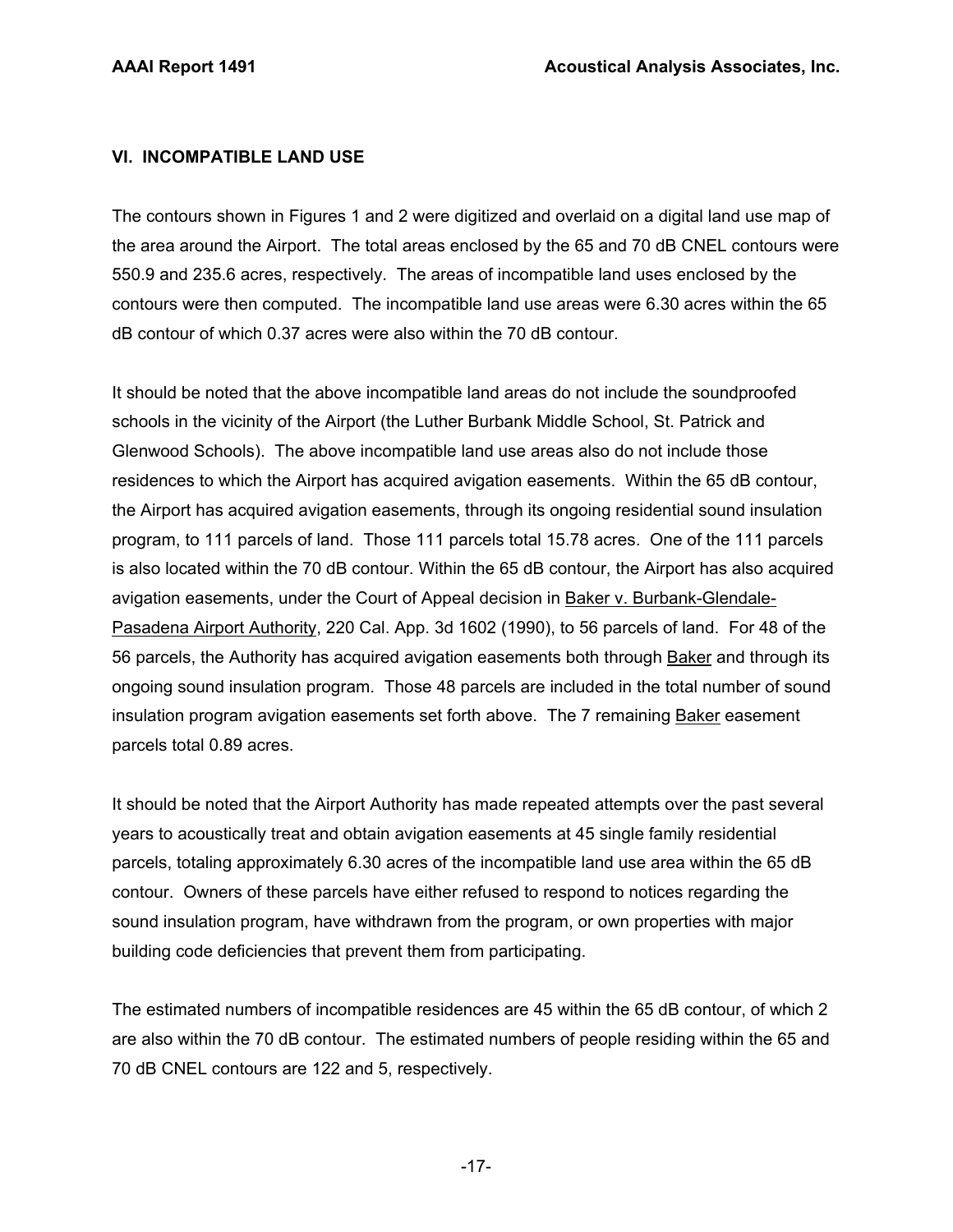## **REFERENCES**

- 1. California Department of Transportation, Division of Aeronautics, "Noise Standards", California Code of Regulations, Title 21, Chapter 2.5, Subchapter 6.
- 2. L-30488, Department of Transportation, State of California, 27 June 1984.
- 3. "Quarterly Noise Monitoring at Burbank Airport, Third Quarter 2015", AAAI Report 1470.
- 4. "Quarterly Noise Monitoring at Bob Hope Airport, Fourth Quarter 2015", AAAI Report 1471.
- 5. "Quarterly Noise Monitoring at Burbank Airport, First Quarter 2016", AAAI Report 1490.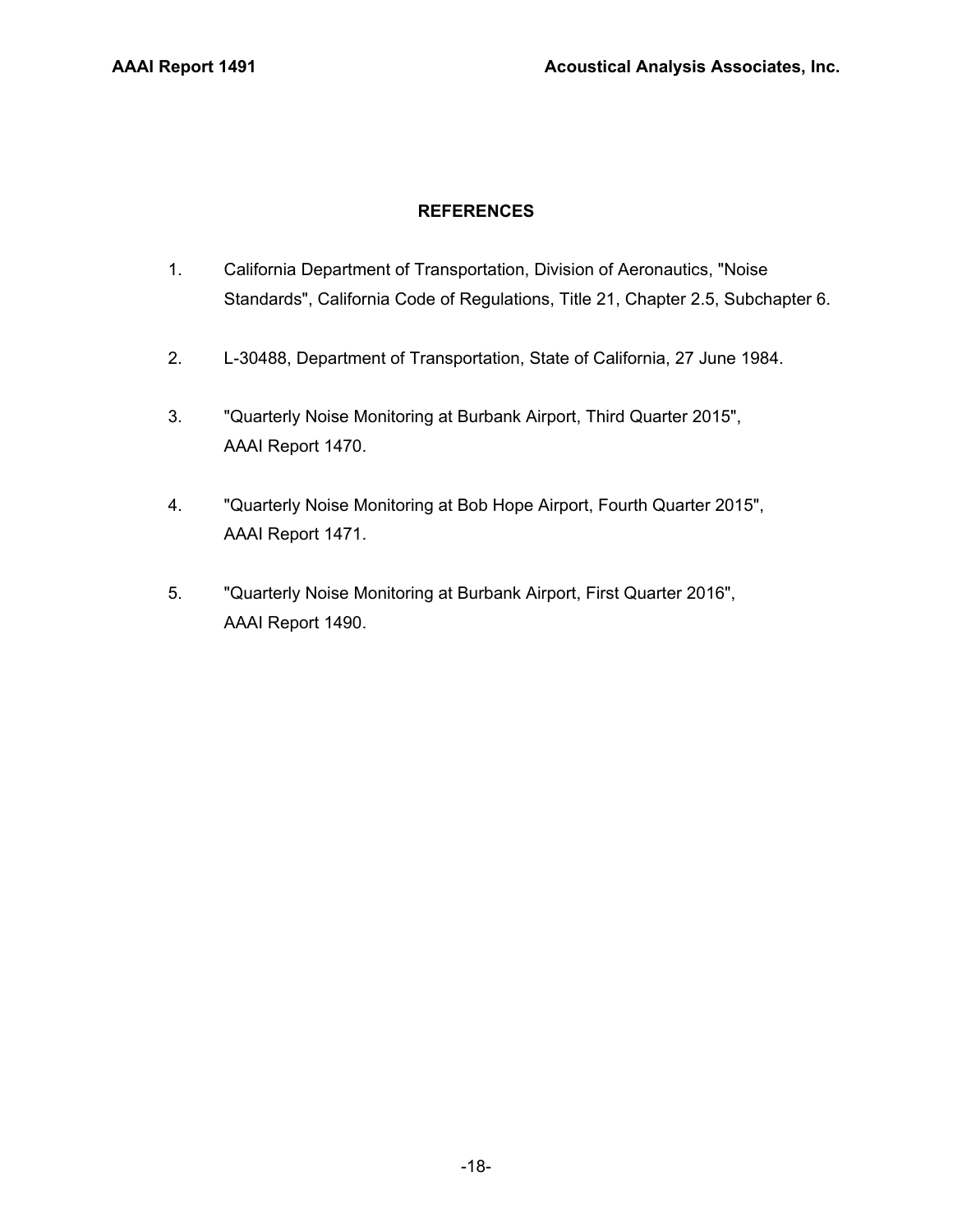**APPENDIX A NOISE MONITOR INSTRUMENTATION**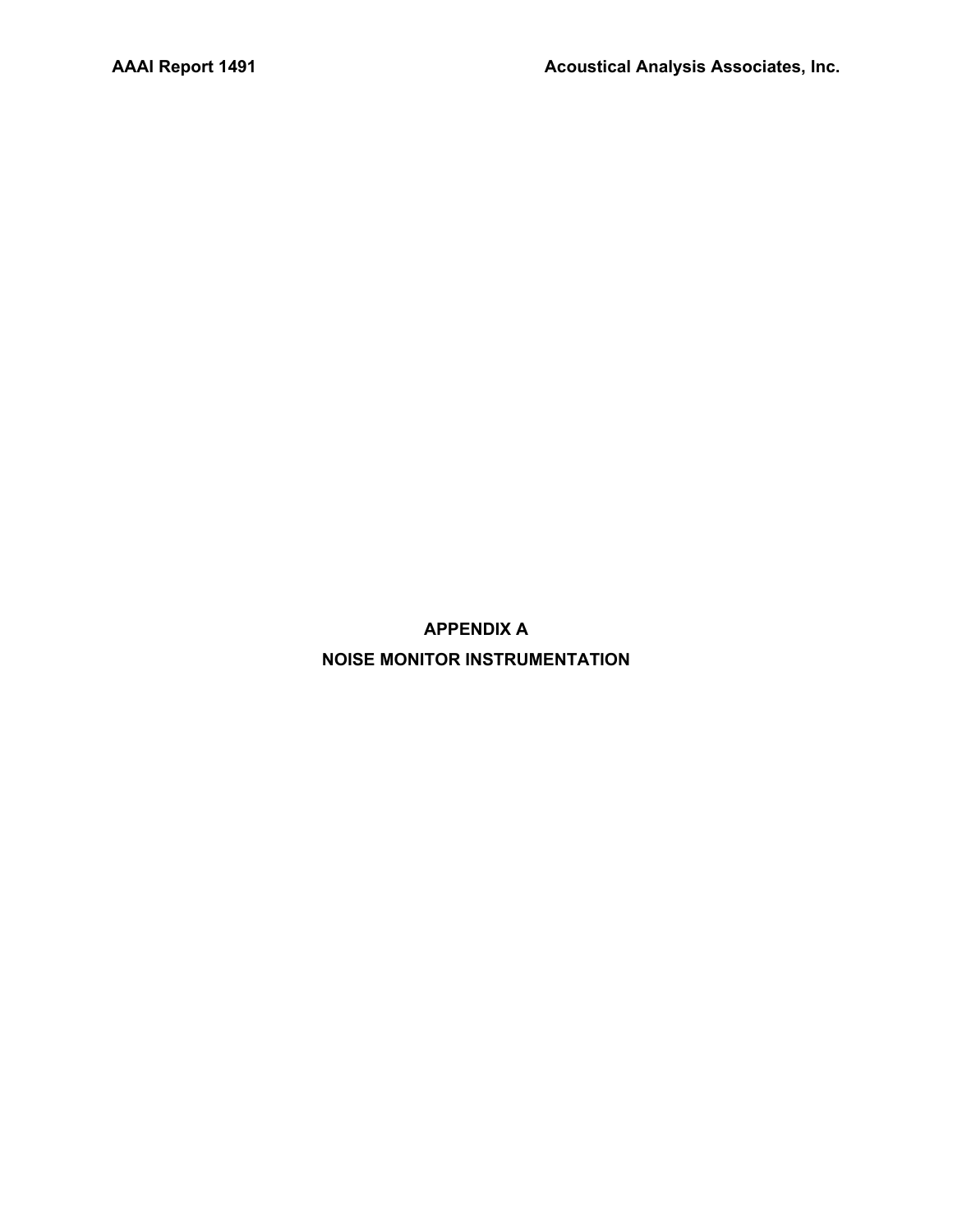# **APPENDIX A NOISE MONITOR INSTRUMENTATION**

The permanent noise monitor system, manufactured by Bruel & Kjaer, consists of 20 noise monitoring terminals (NMT) connected to a central site by DSL or wireless connections. The system block diagram showing the major elements is shown in Figure A-1. The electrical signal generated by the microphone/preamplifier assembly at each site is processed and saved locally in the B & K sound level meter. The signal is passed through an A-weighting filter and is then detected and converted to a digital level signal in decibels with a resolution of 0.1 dB.

The stored sound level data at each site is dumped once every 24-hour period via wireless or DSL connection to the central site. The data received by the central site are processed by the ANOMS computer software. According to preset parameters, the noise is separated into two categories--aircraft noise and community noise. Each event attributed to an aircraft is saved in a noise event file. Computations are made of hourly noise level, community noise equivalent level, runway use, and other parameters. A wide variety of data presentations is available by exercising a number of routines provided by B & K, as well as special-purpose routines that can be generated by the user.

The locations of the remote sites (shown in Figure 3) are listed by latitude and longitude in Table A-1.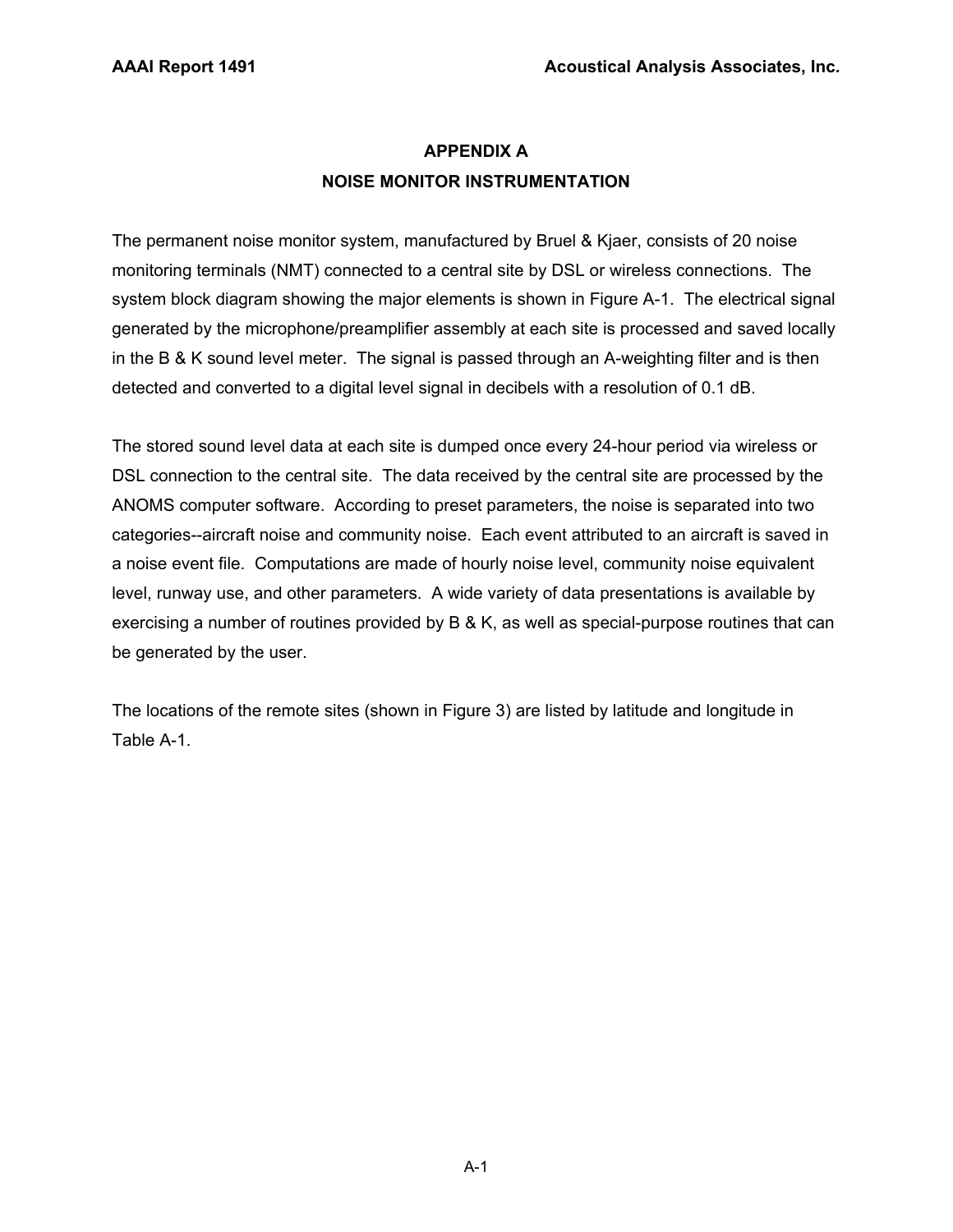

**Figure A-1. Permanent Noise Monitor System Schematic**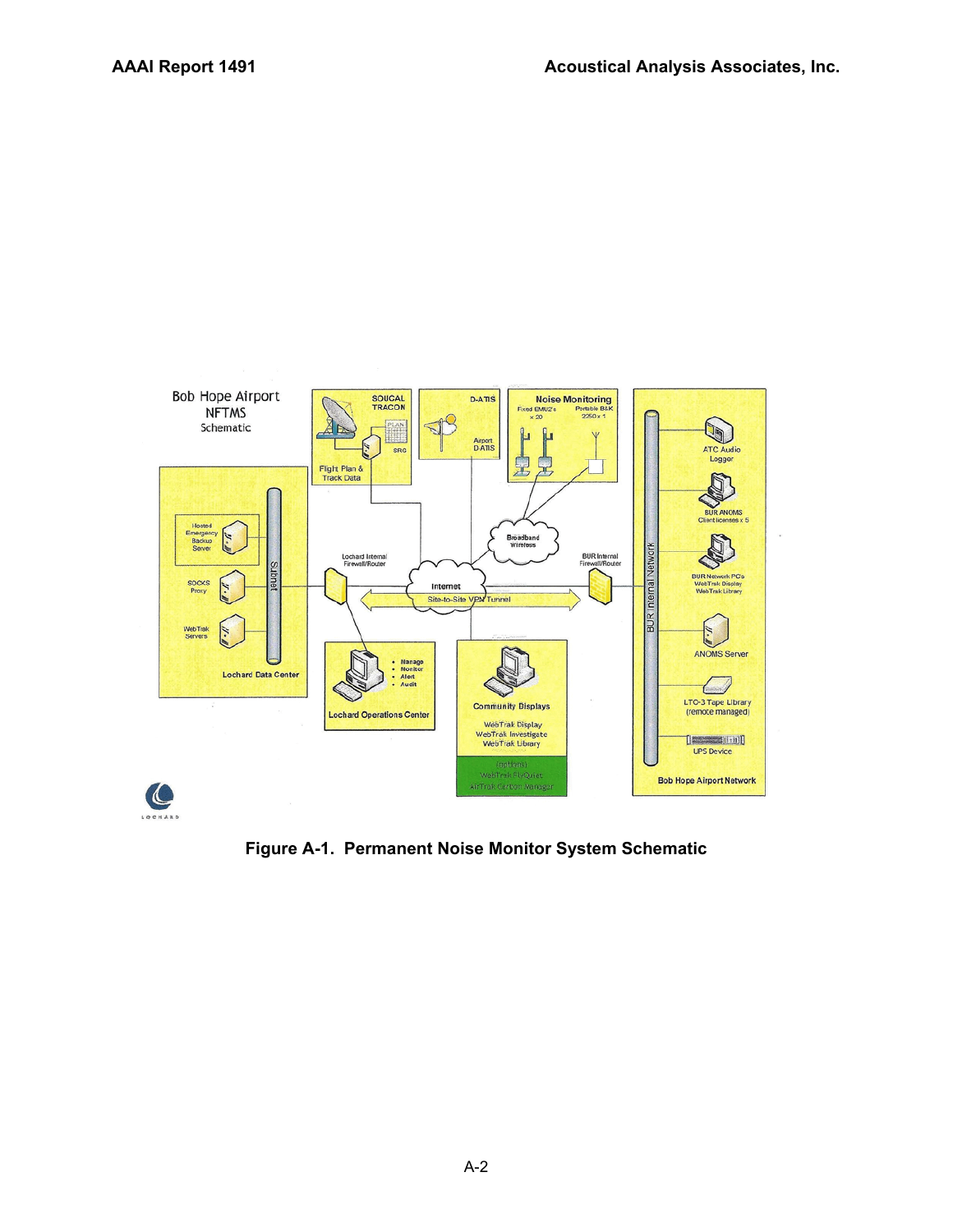# TABLE A-1 NOISE MONITOR SITE LOCATIONS

| NMT | Latitude  | Longitude   |
|-----|-----------|-------------|
| 1   | 34.188424 | -118.358983 |
| 2   | 34.184296 | -118.347330 |
| 3   | 34.175731 | -118.354197 |
| 4   | 34.212022 | -118.364391 |
| 5   | 34.215261 | -118.357381 |
| 6   | 34.220705 | -118.365214 |
| 7   | 34.224979 | -118.363989 |
| 9   | 34.198871 | -118.398889 |
| 10  | 34.195336 | -118.342392 |
| 11  | 34.197321 | -118.340376 |
| 12  | 34.190175 | -118.365404 |
| 13  | 34.181303 | -118.345270 |
| 14  | 34.178786 | -118.347134 |
| 15  | 34.173922 | -118.363157 |
| 16  | 34.181185 | -118.350949 |
| 18  | 34.196899 | -118.389014 |
| 19  | 34.181277 | -118.357866 |
| 20  | 34.188378 | -118.351878 |
| 21  | 34.186700 | -118.354939 |
| 22  | 34.217035 | -118.361725 |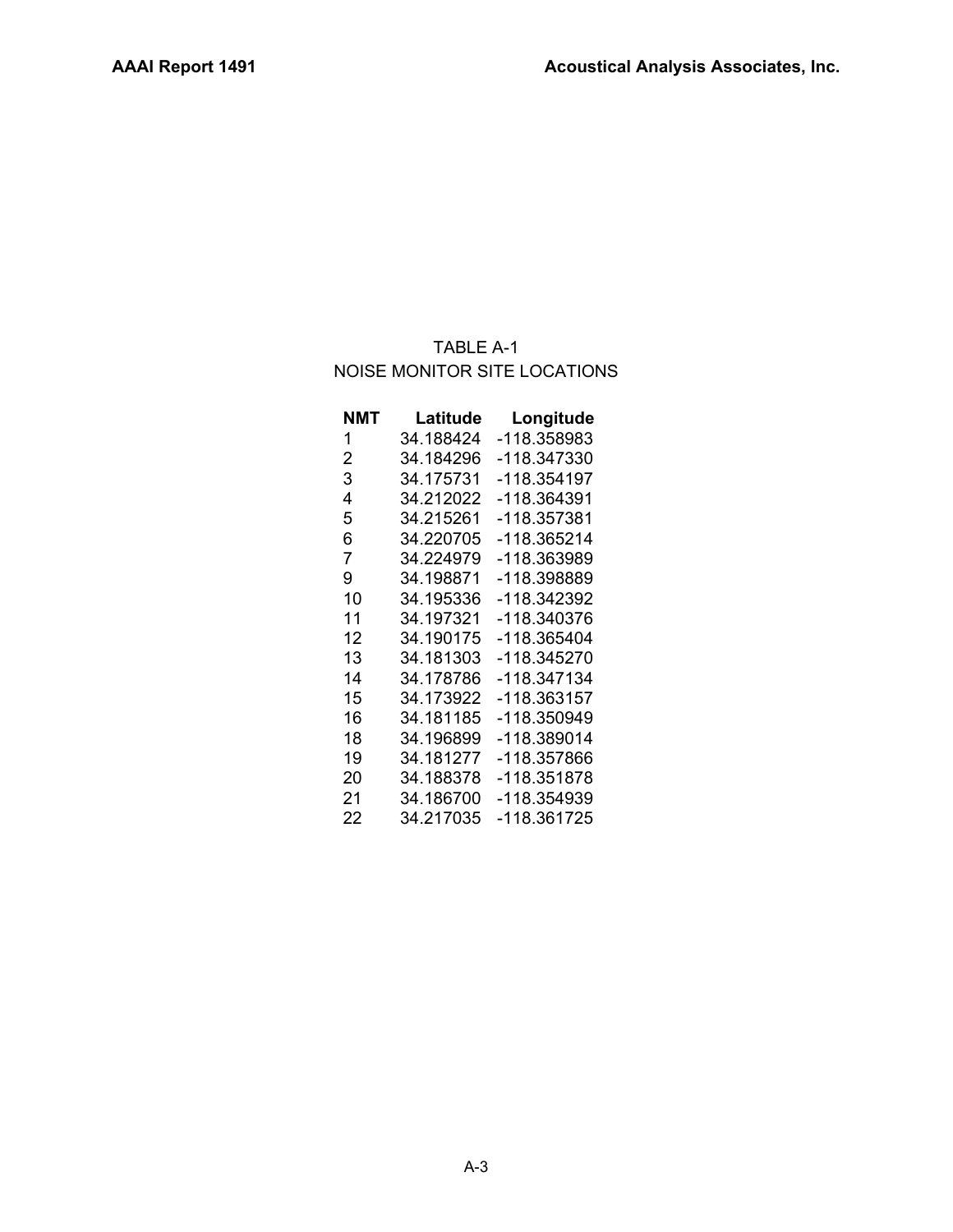**APPENDIX B CALIBRATION**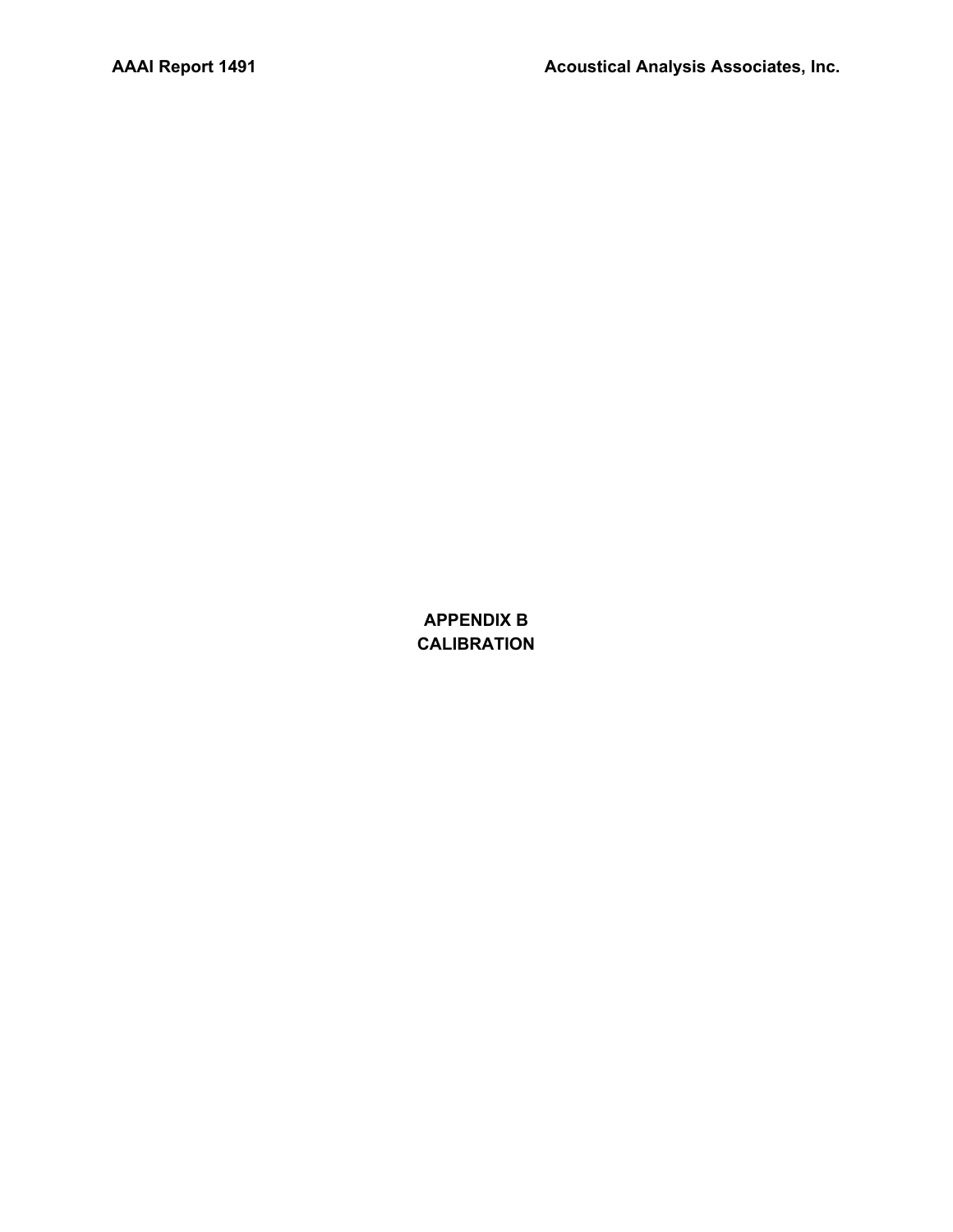## **APPENDIX B CALIBRATION**

The system was calibrated during setup using a Bruel and Kjaer acoustic calibrator. Acoustic calibrations are performed annually. Electrical calibrations are performed automatically four times per 24-hour day. Figure B-1 shows the calibration summary for January 2013 and Figure B-2 shows the detailed electrical calibration report for Noise Monitor Site 1.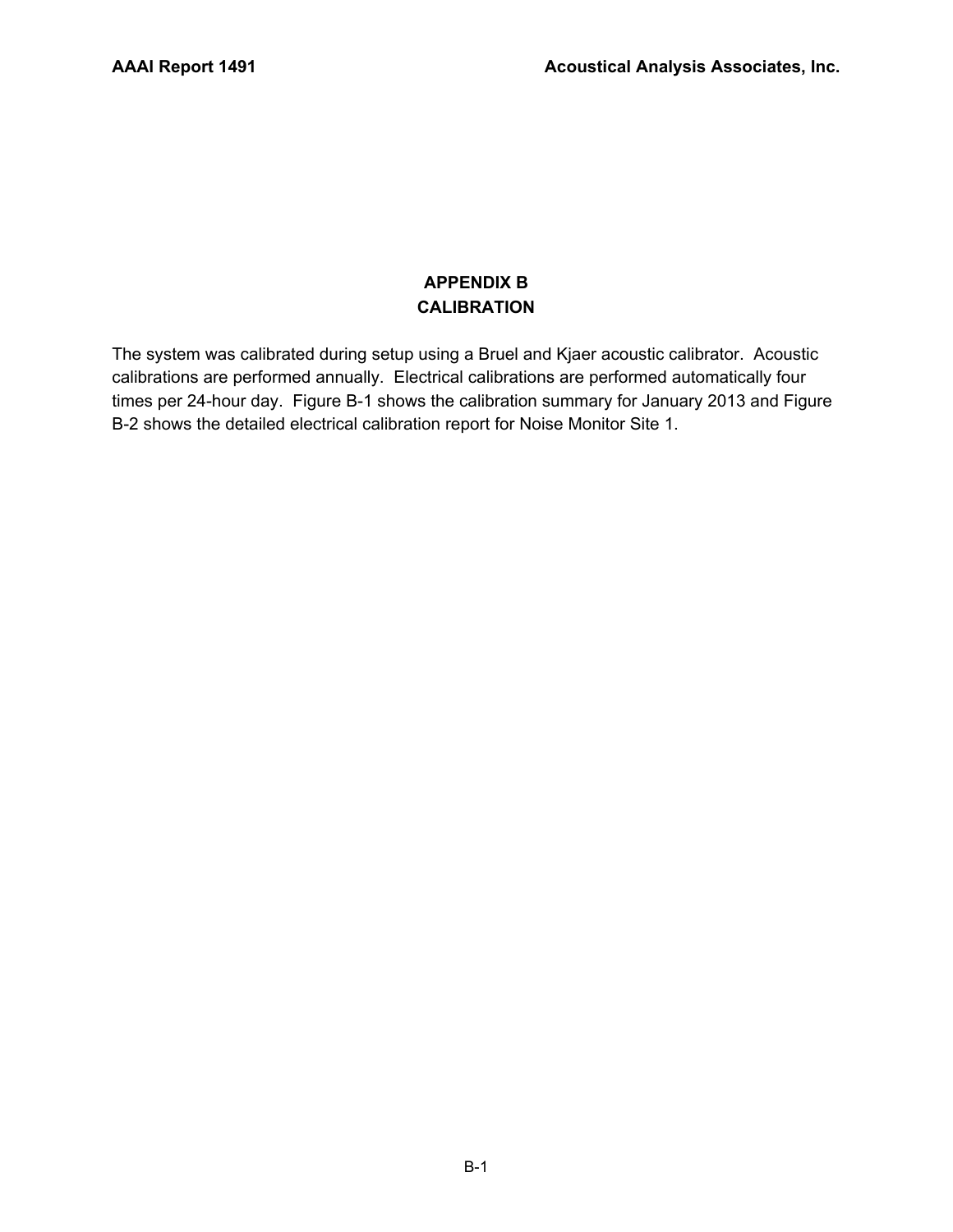SERIE - PASADENA AIRING

ED JUNE 21

# **Devices Report**

**RMT Calibration Results Bob Hope Airport** Start Date: 04-Jan-2013 End Date: 31-Jan-2013

Monitor Location: 1 - 1, (Fixed)

Seven Day Period Commencing: Friday January 04, 2013

Calibrated with Sound Calibrator : Never

Number of Calibrations: 27

Average adjustment for this RMT over this period: 0.10 dB

| <b>Date Time</b>  | <b>Expected Result</b> | Value Measured | <b>Calibration Error</b> |
|-------------------|------------------------|----------------|--------------------------|
| 04-Jan-2013 0:00  | 87.1                   | 87.2           | 0.1                      |
| 04-Jan-2013 6:00  | 87.1                   | 87.2           | 0.1                      |
| 04-Jan-2013 12:00 | 87.1                   | 87.2           | 0.1                      |
| 04-Jan-2013 18:00 | 87.1                   | 87.2           | 0.1                      |
| 05-Jan-2013 0:00  | 87.1                   | 87.2           | 0.1                      |
| 05-Jan-2013 6:00  | 87.1                   | 87.2           | 0.1                      |
| 05-Jan-2013 12:00 | 87.1                   | 87.2           | 0.1                      |
| 05-Jan-2013 18:00 | 87.1                   | 87.2           | 0.1                      |
| 06-Jan-2013 0:00  | 87.1                   | 87.2           | 0.1                      |
| 06-Jan-2013 6:00  | 87.1                   | 87.2           | 0.1                      |
| 06-Jan-2013 12:00 | 87.1                   | 87.2           | 0.1                      |
| 06-Jan-2013 18:00 | 87.1                   | 87.2           | 0.1                      |
| 07-Jan-2013 0:00  | 87.1                   | 87.2           | 0.1                      |
| 07-Jan-2013 6:00  | 87.1                   | 87.2           | 0.1                      |
| 07-Jan-2013 12:00 | 87.1                   | 87.2           | 0.1                      |
| 07-Jan-2013 18:00 | 87.1                   | 87.2           | 0.1                      |
| 08-Jan-2013 0:00  | 87.1                   | 87.2           | 0.1                      |
| 08-Jan-2013 6:00  | 87.1                   | 87.2           | 0.1                      |
| 08-Jan-2013 12:00 | 87.1                   | 87.3           | 0.2                      |
| 08-Jan-2013 18:00 | 87.1                   | 87.2           | 0.1                      |
| 09-Jan-2013 0:00  | 87.1                   | 87.2           | 0.1                      |
| 09-Jan-2013 6:00  | 87.1                   | 87.2           | 0.1                      |
| 09-Jan-2013 12:00 | 87.1                   | 87.2           | 0.1                      |
| 09-Jan-2013 18:00 | 87.1                   | 87.2           | 0.1                      |
| 10-Jan-2013 0:00  | 87.1                   | 87.2           | 0.1                      |
| 10-Jan-2013 6:00  | 87.1                   | 87.2           | 0.1                      |
| 10-Jan-2013 12:00 | 87.1                   | 87.2           | 0.1                      |

15-May-2013

Page 1 of 8